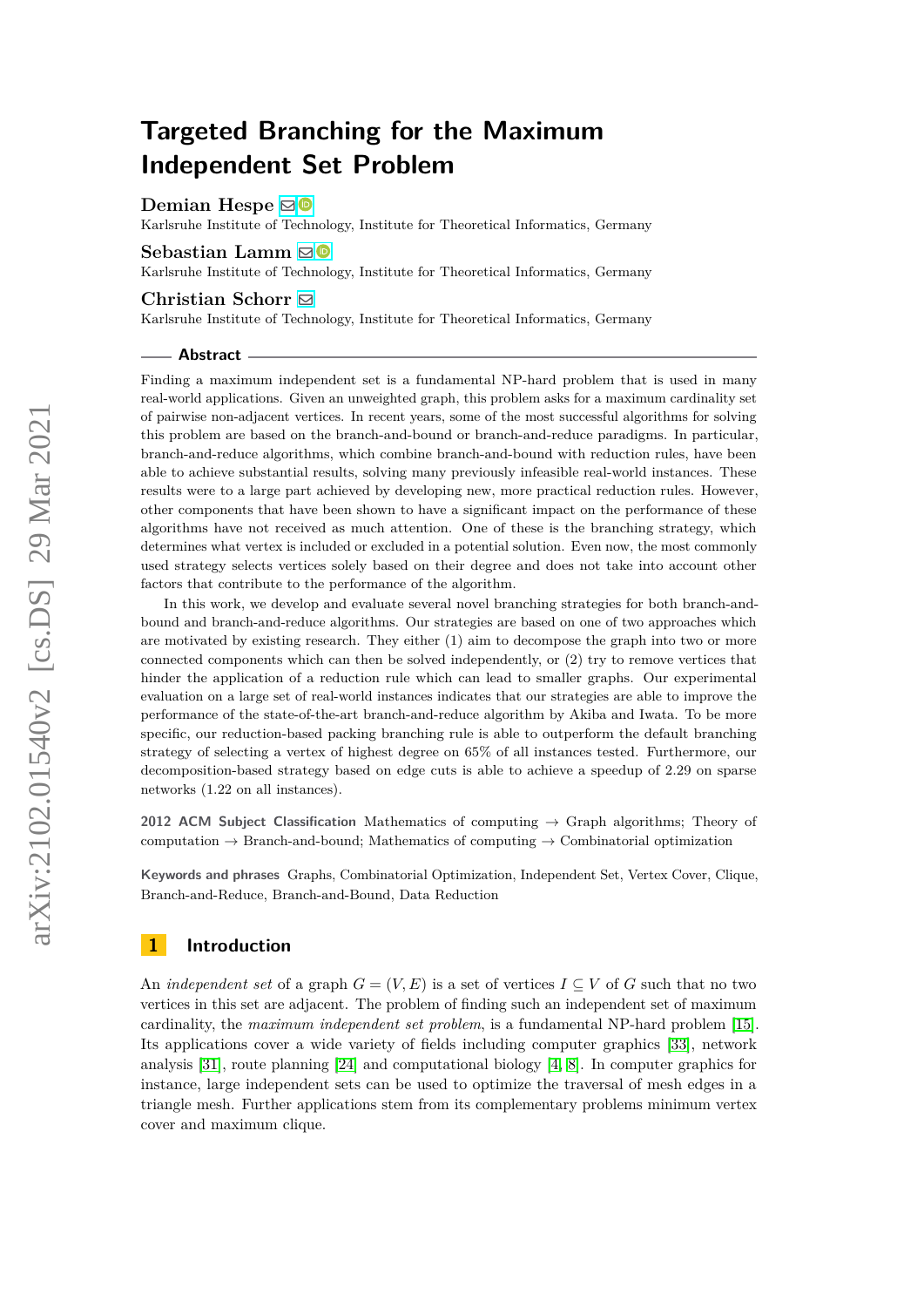One of the best known techniques for finding maximum independent sets, both in theory [\[39,](#page-16-2) [7\]](#page-14-2) and practice [\[1\]](#page-14-3), are *data reduction algorithms*. These algorithms apply a set of reduction rules to decrease the size of an instance while maintaining the ability to compute an optimal solution afterwards. A recently successful type of data reduction algorithm is so-called *branch-and-reduce algorithms* [\[1,](#page-14-3) [19\]](#page-15-2), which exhaustively apply a set of reduction rules to compute an irreducible graph. If no further rule can be applied, the algorithm branches into (at least) two smaller subproblems, which are then solved recursively. To make them more efficient in practice, these algorithms also make use of problem-specific upper and lower bounds to quickly prune the search space.

Due to the practical impact of data reduction, most of the research aimed at improving the performance of branch-and-reduce algorithms so far has been focused on either proposing more practically efficient special cases of already existing rules [\[6,](#page-14-4) [9\]](#page-14-5), or maintaining dependencies between reduction rules to reduce unnecessary checks [\[2,](#page-14-6) [20\]](#page-15-3). However, improving other aspects of branch-and-reduce has been shown to benefit its performance [\[30\]](#page-15-4). The branching strategy in particular has been shown to have a significant impact on the running time [\[1\]](#page-14-3). Up to now, the most frequently used branching strategy employed in many state-of-the-art solvers selects branching vertices solely based on their degree. Other factors, such as the actual reduction rules used during the algorithm are rarely taken into account. However, recently there have been some attempts to incorporate such branching strategies for other problems such as finding a maximum *k*-plex [\[14\]](#page-15-5).

### **1.1 Contribution**

In this paper, we propose and examine several novel strategies for selecting branching vertices. These strategies follow two main approaches that are motivated by existing research: (1) Branching on vertices that decompose the graph into several connected components that can be solved independently. Solving components individually has been shown to significantly improve the performance of branch-and-reduce in practice, especially when the size of the largest component is small [\[2\]](#page-14-6). (2) Branching on vertices whose removal leads to reduction rules becoming applicable again. In turn, this leads to a smaller reduced graph and thus improved performance. For each approach we present several concrete strategies that vary in their complexity. Finally, we evaluate their performance by comparing them to the aforementioned default strategy used in the state-of-the-art solver by Akiba and Iwata [\[1\]](#page-14-3). For this purpose we make use of a wide spectrum of instances from different graph classes and applications. Our experiments indicate that our strategies are able to find an optimal solution faster than the default strategy on a large set of instances. In particular, our reduction-based packing rule is able to outperform the default strategy on 65% of all instances. Furthermore, our decomposition-based strategies achieve a speedup of 1*.*22 (over the default strategy) over all instances. A more detailed explanation of a previous version of this work can be found in Schorr's Bachelor's thesis [\[35\]](#page-16-3).

### **2 Preliminaries**

Let  $G = (V, E)$  be an undirected graph, where  $V = \{0, \ldots, n-1\}$  is a set of *n* vertices and  $E \subseteq \{ \{u, v\} \mid u, v \in V \}$  is a set of *m* edges. We assume that *G* is *simple*, i.e., it has no self loops or multi-edges. The *(open) neighborhood* of a vertex  $v \in V$  is denoted by  $N(v) = \{u \mid \{v, u\} \in E\}$ . Furthermore, we denote the *closed neighborhood* of a vertex by *N*[*v*] = *N*(*v*) ∪ {*v*}. We define the open and closed neighborhood of a set of vertices *U* ⊆ *V* as  $N(U) = \bigcup_{u \in U} N(u) \setminus U$  and  $N[U] = N(U) \cup U$ , respectively. The *degree* of a vertex  $v \in V$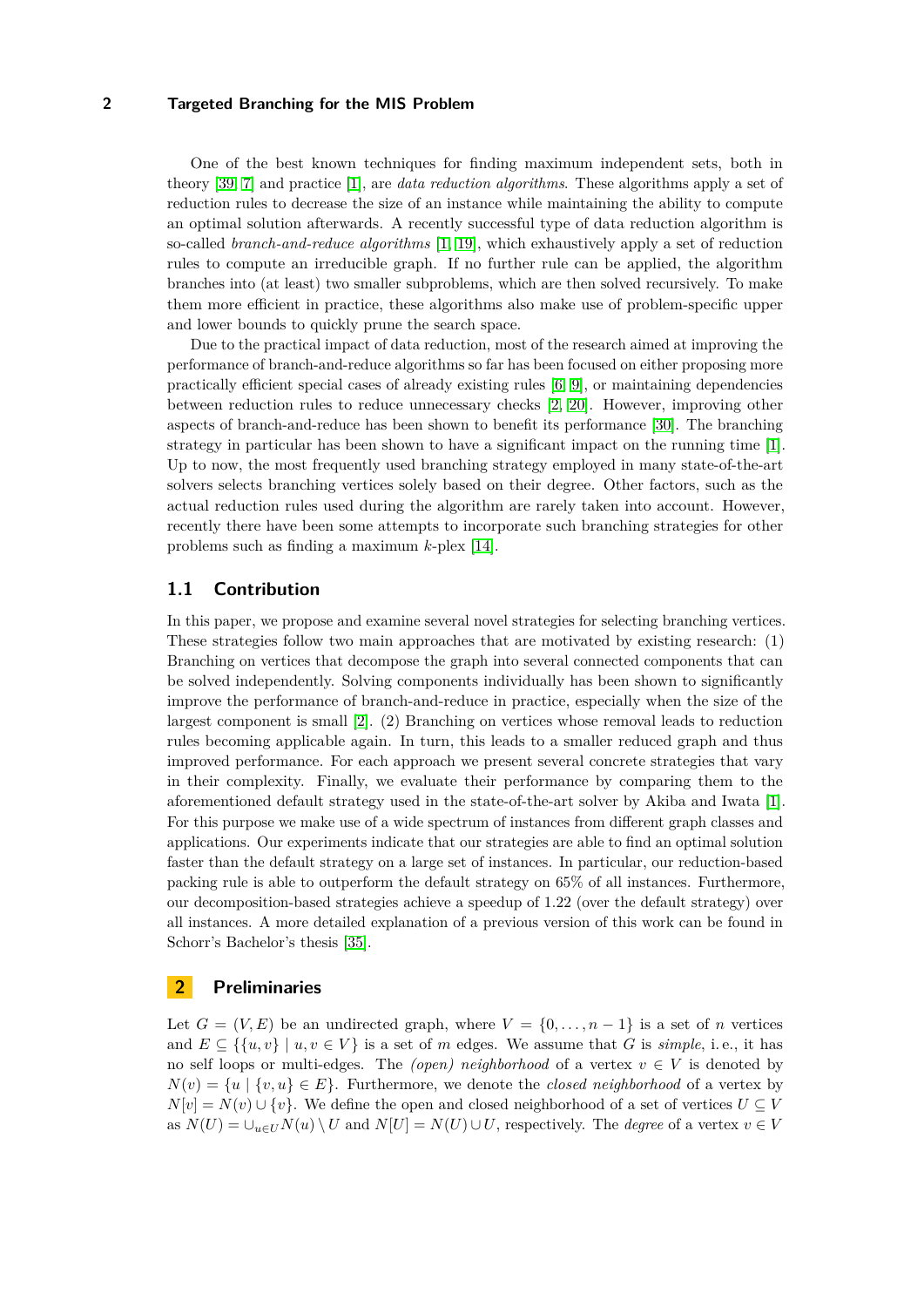#### **D. Hespe and S. Lamm and C. Schorr 3**

is the size of its neighborhood  $d(v) = |N(v)|$  and  $\Delta = \max_{v \in V} \{d(v)\}\)$ . For a vertex  $v \in V$ , we further define  $N^2(v) = N(N(v)).$ 

For a subset of vertices  $V_S \subseteq V$ , the *(vertex-)induced subgraph*  $G[V_S] = (V_S, E_S)$  is given by restricting the edges of *G* to vertices of  $V_S$ , i. e.,  $E_S = \{ \{u, v\} \in E \mid u, v \in V_S \}$ . Likewise, for a subset of edges  $E_S \subseteq E$ , the *edge-induced subgraph*  $G[E_S] = (V_S, E_S)$  is given by restricting the vertices of *G* to the endpoints of edges in  $E_S$ , i.e.,  $V_S = \{u, v \in V \mid \{u, v\} \in E_S\}$ . For a subset of vertices  $U \subset V$ , we further define  $G - U$  as the induced subgraph  $G[V \setminus U]$ .

A *path*  $P = (v_1, \ldots, v_k)$  of length *k* is a sequence of *k* distinct vertices in *G* such that  $\{v_i, v_{i+1}\} \in E$  for all  $i \in \{1, \ldots, k-1\}$ . A subgraph of *G* induced by a maximal subset of vertices that are connected by a path is called a *connected component*. Furthermore, a graph that only contains one connected component is called *connected*. Likewise, a graph with more than one connected component is called *disconnected*. A subset  $S \subset V$  of a connected graph *G* is called a *vertex separator* if the removal of *S* from *G* makes the graph disconnected.

An *independent set* of a graph is a subset of vertices  $I \subseteq V$  such that no two vertices of *I* are adjacent. A *maximum independent set* (MIS) is an independent set of maximum cardinality. Closely related to independent set are vertex covers and cliques. A *vertex cover* is a set of vertices  $C \subseteq V$  such that for each edge  $\{u, v\} \in E$  either *u* or *v* is contained in *C*. The complement of a (maximum) independent set of a graph *G* is a *(minimum) vertex cover* (MVC) of *G*. A *clique* is a subset of vertices  $K \subseteq V$  such that all vertices of *K* are adjacent to each other, i.e.,  $\forall u, v \in K : \{u, v\} \in E$ . Finally, a (maximum) independent set of a graph *G* is a *(maximum) clique* (MC) in the complement graph  $\overline{G} = (V, \overline{E})$ , where  $\overline{E} = \{ \{u, v\} \mid \{u, v\} \notin E \}.$ 

### **3 Related Work**

The most commonly used branching strategy for MIS and MVC is to select a vertex of maximum degree. Fomin et al. [\[13\]](#page-15-6) show that using a vertex of maximum degree that also minimizes the number of edges between its neighbors is optimal with respect to their complexity measure. The algorithm by Akiba and Iwata [\[1\]](#page-14-3) (which we augment with our new branching rules) also uses this strategy. Akiba and Iwata also compare this strategy to branching on a vertex of minimum degree and a random vertex. They show that both of these perform significantly worse than branching on a maximum degree vertex.

Xiao and Nagamochi [\[39\]](#page-16-2) also use this strategy in most cases. For dense subgraphs, however, they use an edge branching strategy: They branch on an edge  $\{u, v\}$  where  $|N(u) \cap N(v)|$  is sufficiently large (depending on the maximum degree of the graph) by excluding both *u* and *v* in one branch and applying the alternative reduction (see Section [5.2\)](#page-6-0) to  $\{u\}$  and  $\{v\}$  in the other branch.

Bourgeois et al. [\[3\]](#page-14-7) use maximum degree branching as long as there are vertices of degree at least five. Otherwise, they utilize specialized algorithms to solve subinstances with an average degree of three or four. Those algorithms perform a rather complex case analysis to find a suitable branching vertex. The analysis is based on exploiting structures that contain 3- or 4-cycles. Branching on specific vertices in such structures often enables further reduction rules to be applied.

Chen et al. [\[7\]](#page-14-2) use a notion of *good pairs* that are advantageous for branching. They chose these good pairs by a set of rules which are omitted here. They combine these with so-called *tuples* of a set of vertices and the number of vertices from this set that have to be included in an MIS. This information can be used when branching on a vertex contained in that set to remove further vertices from the graph. Akiba and Iwata [\[1\]](#page-14-3) use the same concept in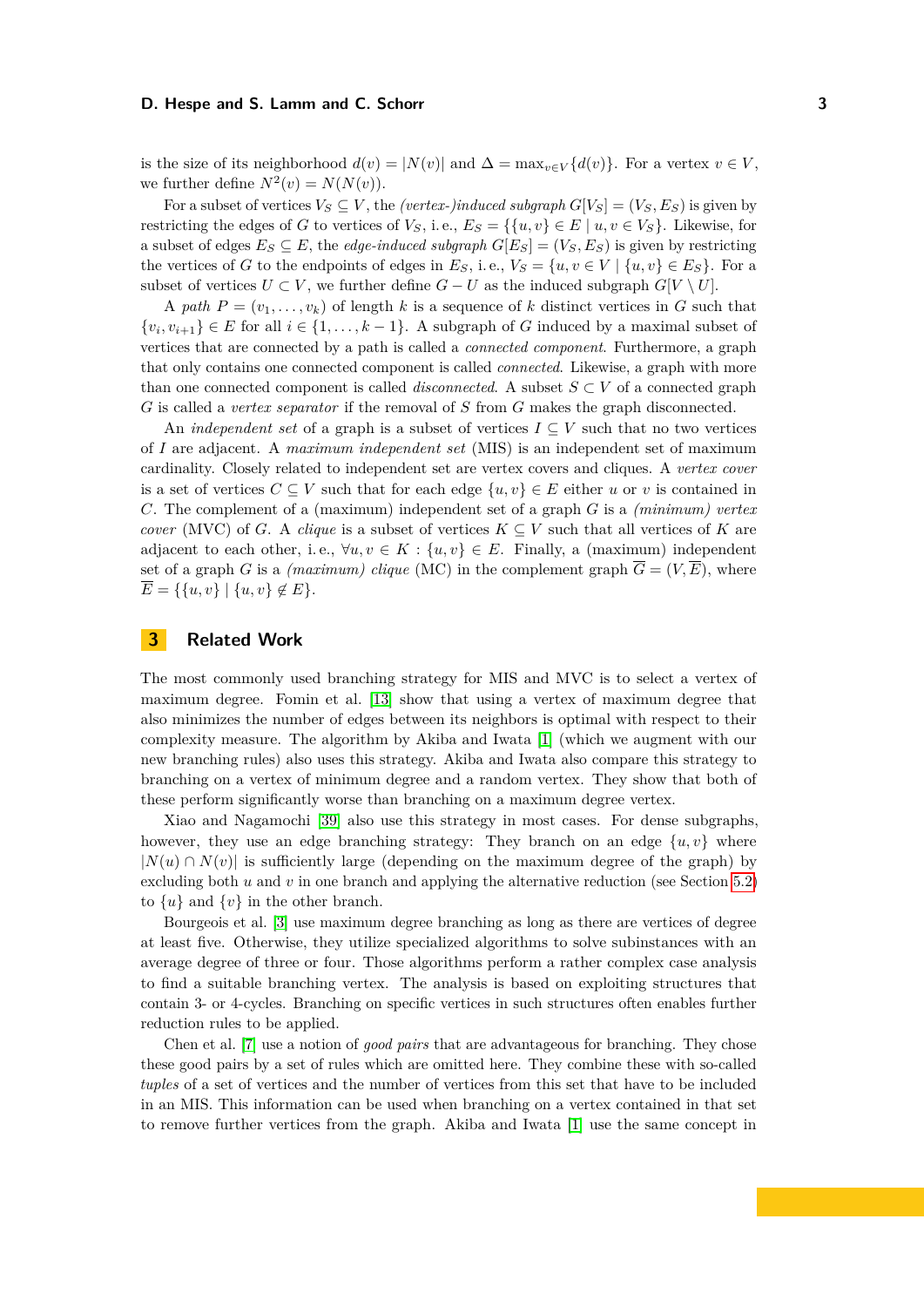their *packing* rule. Chen et al. combine good pairs, tuples and high degree vertices for their branching strategy.

Most algorithms for MC (e.g.  $[36, 37]$  $[36, 37]$  $[36, 37]$ ) compute a greedy coloring and branch on vertices with a high coloring number. More sophisticated MC algorithms use MaxSAT encodings to prune the set of branching vertices [\[26,](#page-15-7) [27,](#page-15-8) [29\]](#page-15-9). Li et al. [\[28\]](#page-15-10) combine greedy coloring and MaxSAT reasoning the further reduce the number of branching vertices.

Another approach used for MC is using the *degeneracy order*  $v_1 < v_2 < \cdots < v_n$  where  $v_i$  is a vertex of smallest degree in  $G - \{v_1, \ldots v_{i-1}\}$ . Carraghan and Pardalos [\[5\]](#page-14-8) present an algorithm that branches in descending degeneracy order. Li et al. [\[26\]](#page-15-7) introduce another vertex ordering using iterative maximum independent set computations (which might be easier than MC on some graphs) and breaking ties according to the degeneracy order.

The algorithm by Akiba and Iwata [\[1\]](#page-14-3) is a so-called *branch-and-reduce* algorithm: It repeatedly reduces the instance size by a set of polynomial-time reduction rules and then branches on a vertex once no more reduction rules can be applied. Since branching removes at least one vertex from the graph, more reduction rules might be applicable afterwards. The set of reductions used in their algorithm is relatively large and not covered completely here. However, some reduction rules are explained in Section [5](#page-5-0) where we show how to target particular reduction rules when branching. Akiba and Iwata apply the reduction rules in a predefined order. For each rule, their algorithm iterates over all vertices in the graph and checks whether the rule can be applied. If a rule is applied successfully, this process is restarted from the first reduction rule. In order to prune the search space, bounds on the largest possible independent set of a branch are computed. They implement three different methods for determining upper bounds: clique cover, LP relaxation and cycle cover. Additionally, they employ special reduction rules that can be applied during branching. Another optimization done by their algorithm is to solve connected components separately. We utilize this in Section [4](#page-3-0) where we introduce branching rules that decompose the graph into connected components. We use this algorithm as the base implementation to test our new branching strategies.

### <span id="page-3-0"></span>**4 Decomposition Branching**

Our first approach to improve the default branching strategy found in many state-of-the-art algorithms (including that of Akiba and Iwata [\[1\]](#page-14-3)) is to decompose the graph into several connected components. Subsequently, processing these components individually has been shown to improve the performance of branch-and-reduce in practice [\[2\]](#page-14-6). To this end, we now present three concrete strategies with varying computational complexity: articulation points, edge cuts and nested dissections.

#### **4.1 Articulation Points**

First, we are concerned with finding single vertices that are able to decompose a graph into at least two separated components. Such points are called *articulation points* (or cut vertices). Articulation points can be computed in linear time  $\mathcal{O}(n+m)$  using a simple depth-first search (DFS) algorithm (see Hopcroft and Tarjan [\[21\]](#page-15-11) for a detailed description). In particular, a vertex  $v$  is an articulation point if it is either the root of the DFS tree and has at least two children or any non-root vertex that has a child *u*, such that no vertex in the subtree rooted at *u* has a back edge to one of the ancestors of *v*.

For our first branching strategy we maintain a set of articulation points  $A \subseteq V$ . When selecting a branching vertex, we first discard all invalid vertices from *A*, i. e., vertices that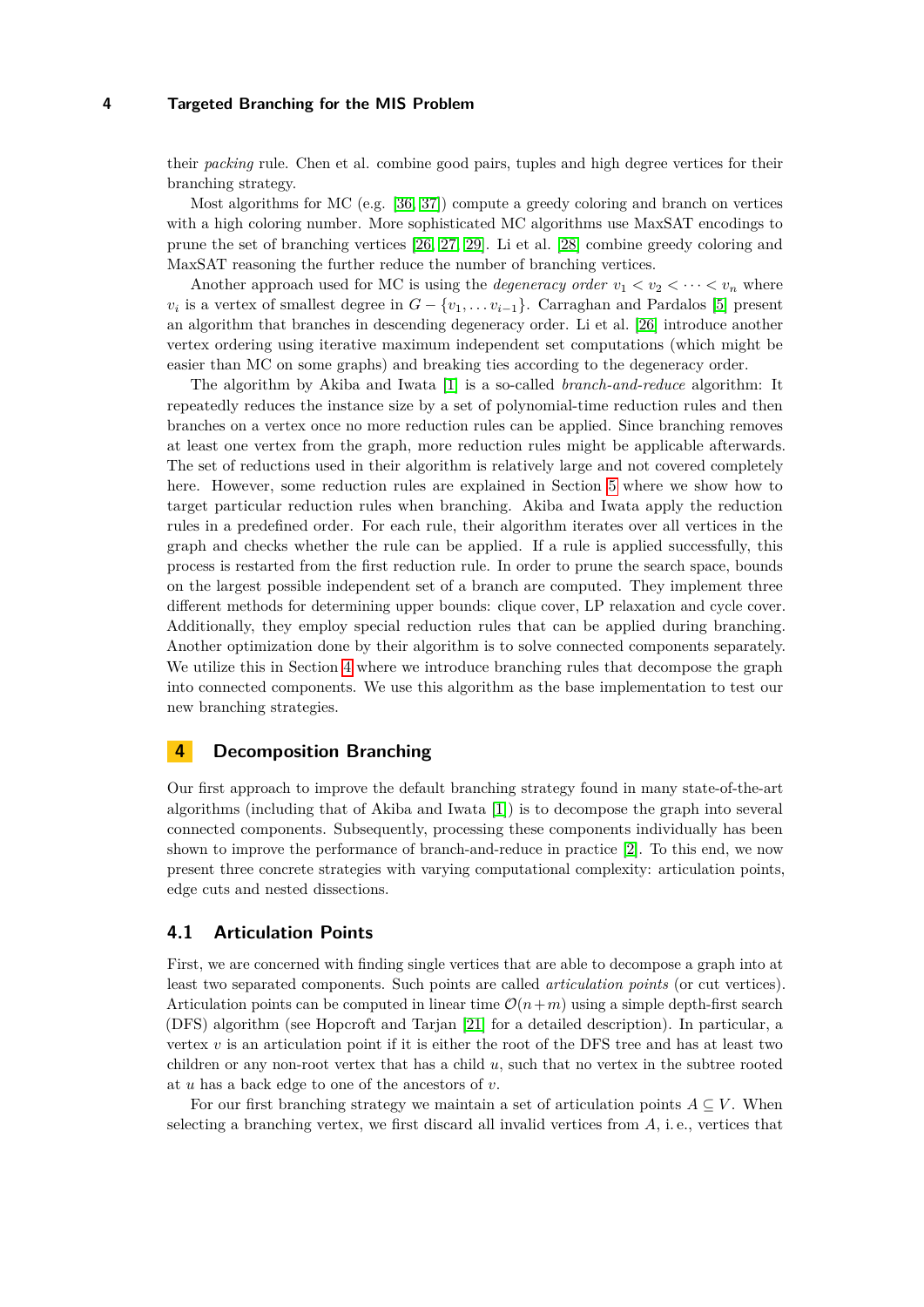#### **D. Hespe and S. Lamm and C. Schorr 5**

<span id="page-4-0"></span>

**Figure 1** Branching on an articulation point (circled vertex) decomposes the graph into two connected components (gray boxes) that can be solved independently. The graphic shows the branch in which the vertex is excluded from the independent set.

were removed from the graph by a preceding data reduction step. If this results in *A* becoming empty, a new set of articulation points is computed on the current graph in linear time. However, if no articulation points exist, we select a vertex based on the default branching strategy. Otherwise, if *A* contains at least one vertex, an arbitrary one from *A* is selected as the branching vertex. Figure [1](#page-4-0) illustrates branching on an articulation point.

Even though this strategy introduces only a small (linear) overhead, finding articulation points can be rare depending on the type of graph. This results in the default branching strategy being selected rather frequently. Furthermore, our preliminary experiments indicate that articulation points are rarely found at higher depth. However, due to their low overhead, we can justify searching for them whenever *A* becomes empty.

### **4.2 Edge Cuts**

To alleviate the restrictive nature of finding articulation points, we now propose a more flexible branching strategy based on *(minimal) edge cuts*. In general, we aim to find small vertex separators, i. e., a set of vertices whose removal disconnects the graph. We do so by making use of minimum edge cuts.

A *cut*  $(S, T)$  is a partitioning of *V* into two sets *S* and  $T = V \setminus S$ . Furthermore, a cut is called minimum if its *cut set*  $C = \{ \{u, v\} \in E \mid u \in S, v \in T \}$  has minimal cardinality. However, in practice, finding minimum cuts often yields trivial cuts with either *S* or *T* only consisting of a single vertex with minimum degree. Thus, we are interested in finding *s*-*t*-*cuts*, i.e., cuts where *S* and *T* contain specific vertices  $s, t \in V$ . Finding these cuts can be done efficiently in practice, e. g., using a preflow push algorithm [\[17\]](#page-15-12). However, selecting the vertices *s* and *t* to ensure reasonably balanced cuts can be tricky. Natural choices include random vertices, as well as vertices that are far apart in terms of their shortest path distance. However, our preliminary experiments indicate that selecting random vertices of maximum degree for *s* and *t* seems to produce the best results. Finally, to derive a vertex separator from a cut, one can compute an MVC on the bipartite graph induced by the cut set, e. g., using the Hopcroft-Karp algorithm [\[22\]](#page-15-13). This separator can then be used to select branching vertices. In particular, we continuously branch on vertices from the separator.

Overall, our second strategy works similar to the first one: We maintain a set of possible branching vertices that were selected by computing a minimum *s*-*t*-cut and turning it into a vertex separator. Vertices that were removed by data reduction are discarded from this set and once it is empty a new cut computation is started. However, in contrast to the first strategy, finding a set of suitable branching vertices is much more likely. In order to avoid separators that contain too many vertices, and thus would require too many branching steps to disconnect the graph, we only keep those that do not exceed a certain size and balance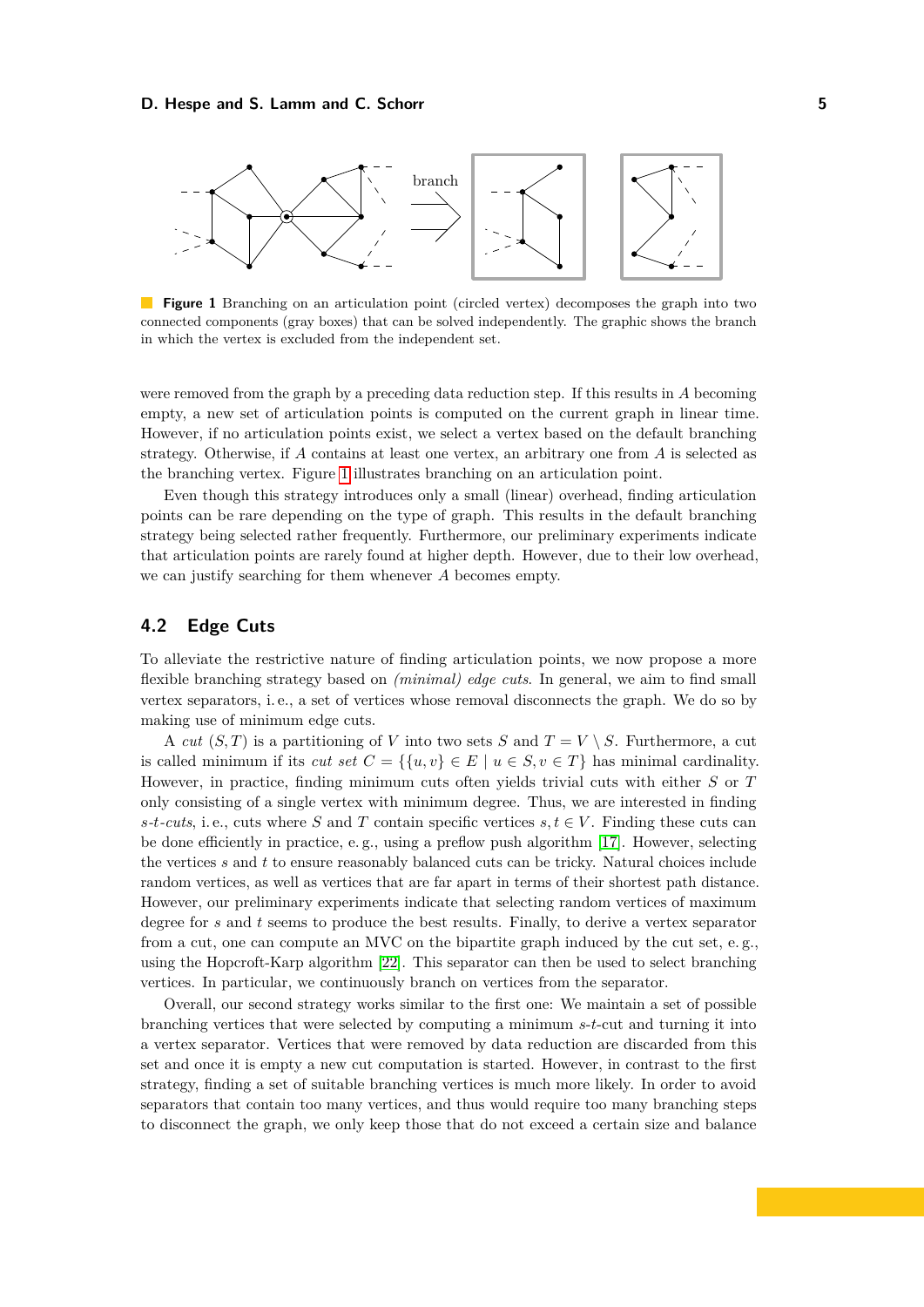threshold. The specific values for these threshold are presented in Section [6.2.](#page-9-0) Finally, if no suitable separator is found, we use the default branching strategy. Furthermore, in this case we do not try to find a new separator for a fixed number of branching steps as finding one is both unlikely and costly.

### **4.3 Nested Dissection**

Both of our previous strategies dynamically maintain a set of branching vertices. Even though this comes at the advantage that most of the computed vertices remain viable candidates for some branching steps, it introduces a noticeable overhead. To alleviate this, our last strategy uses a static ordering of possible branching vertices that is computed once at the beginning of the algorithm. For this purpose we make use of a *nested dissection ordering* [\[16\]](#page-15-14).

A nested dissection ordering of the vertices of a graph *G* is obtained by recursively computing balanced bipartitions (*A, B*) and a vertex separator *S*, that separates *A* and *B*. The actual ordering is then given by concatenating the orderings of *A* and *B* followed by the vertices of *S*. Thus, if we select branching vertices based on the reverse of a nested dissection ordering, we continuously branch on vertices that disconnect the graph into balanced partitions. We compute such an ordering once, after finishing the initial data reduction phase.

There are two main optimizations that we use when considering the nested dissection ordering. First, we limit the number of recursive calls during the nested dissection computation, because we noticed that vertices at the end of the ordering seldom lead to a decomposition of the graph. This is due to the graph structure being changed by data reduction which can lead to separators becoming invalid. Furthermore, similar to the edge-cut-based strategy, we limit the size of separators considered during branching using a threshold. Again, this is done to ensure that we do not require too many branching steps to decompose the graph. The specific value for this size threshold is given in Section [6.2.](#page-9-0) If any separator in the nested dissection exceeds this threshold, we use the default branching strategy.

### <span id="page-5-0"></span>**5 Reduction Branching**

Our second approach to selecting good branching vertices is to choose a vertex whose removal will enable the application of new reduction rules. During every reduction step we find a list of candidate vertices to branch on. The following sections will demonstrate how we identify such branching candidate vertices with little computational overhead in practice. To be self contained we will also repeat the reduction rules used here but omit any proofs that can be found in the original publications. Out of the candidates found we then select a vertex of maximum degree. If the degree of all candidate vertices lies below a threshold (defined in Section [6.2\)](#page-9-0) or no candidate vertices were found, we fall back to branching on a vertex of maximum degree. The rational here is that a vertex of large degree changes the structure of the graph more than a vertex of small degree even if that vertex is guaranteed to enable the application of a reduction rule. Also, our current strategies (except the packing-based rule in Section [5.4\)](#page-8-0) only enable the application of the targeted reduction rule in the branch that excludes the vertex from the independent set, the *excluding branch*. However, in the case that includes it into the independent set (*including branch*) all neighbors are removed from the graph as well because they already have an adjacent vertex in the solution. Thus, in both branches multiple vertices are removed.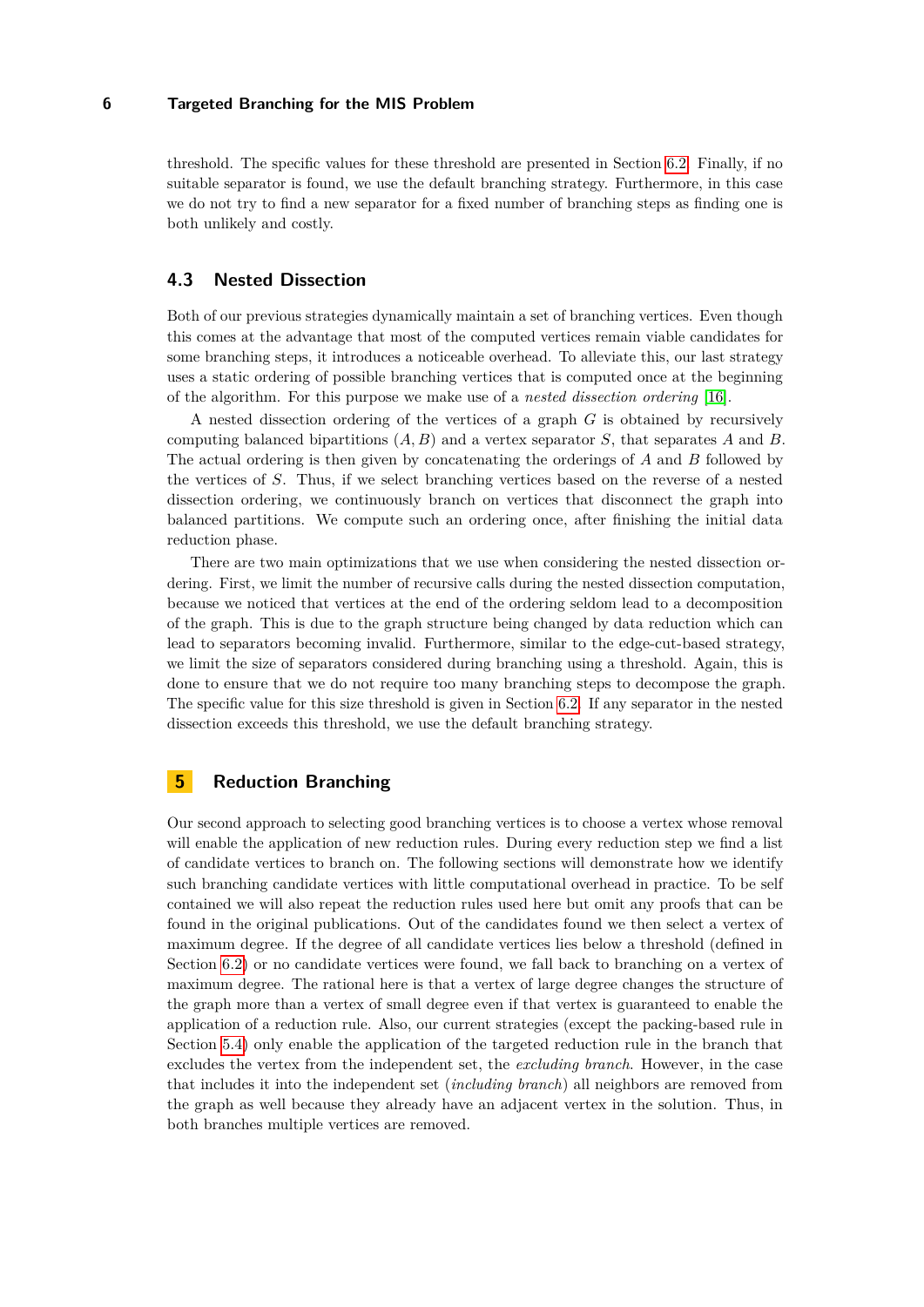### **D. Hespe and S. Lamm and C. Schorr 7**

<span id="page-6-1"></span>

**Figure 2** Vertices *a* and *b* are almost twins. After branching on the circled vertex they become twins (in the excluding branch) and can be reduced.

We also performed some preliminary experiments with storing the candidate vertices in a priority queue without resetting after every branch. However, changes were too frequent for this approach to be faster because of the high amount of priority queue operations.

### **5.1 Almost Twins**

The first reduction we target is the *twin* reduction by Xiao and Nagamochi [\[38\]](#page-16-6):

 $\triangleright$  **Definition 1.** *(Twins [\[38\]](#page-16-6))* In a graph  $G = (V, E)$  two vertices *u* and *v* are called twins if  $N(u) = N(v)$  *and*  $d(u) = d(v) = 3$ .

 $\blacktriangleright$  **Theorem 2.** *(Twin Reduction [\[38\]](#page-16-6)) In a graph*  $G = (V, E)$  *let vertices u and v be twins. If there is an edge among*  $N(u)$ *, then there is always an MIS that includes*  $\{u, v\}$  *and therefore excludes*  $N(u)$ *. Otherwise, let*  $G' = (V', E')$  *be the graph with*  $V' = (V \setminus N[\{u, v\}]) \cup \{w\}$ *where*  $w \notin V$  *and*  $E' = (E \cap {V' \choose 2})$  $\{X'_{2}\}\cup\{w,x\}$  |  $x \in N^{2}(u)$ } *and let I*<sup>'</sup> *be an MIS in G*<sup>'</sup>. Then, *I* =  $\int I' \cup \{u, v\}$ , if  $w \notin I'$  $(I' \setminus \{w\}) \cup N(u)$ , else is an MIS in *G*.

We now define *almost twins* as follows:

 $\blacktriangleright$  **Definition 3.** *(Almost Twins) In a graph*  $G = (V, E)$  *two non adjacent vertices u and v are called almost twins if*  $d(u) = 4$ ,  $d(v) = 3$  *and*  $N(v) \subseteq N(u)$  *(i.e.,*  $N(u) = N(v) \cup \{w\}$ *).* 

Clearly, after removing  $w$ ,  $u$  and  $v$  are twins so we can apply the twin reduction. Finding almost twins can be done while searching for twins: The original algorithm checks for each vertex *v* of degree-3 whether there is a vertex  $u \in N^2(v)$  with  $d(u) = 3$  and  $N(u) = N(v)$ . We augment this algorithm by simultaneously also searching for  $u \in N^2(v)$  with  $d(u) = 4$ and  $N(v) \subset N(u)$ . This induces about the same computational cost for degree-4 vertices in  $N^2(v)$  as for degree 3 vertices. While there might be instances where this causes high overhead, we expect the practical slowdown to be small. Figure [2](#page-6-1) illustrates branching for almost twins.

### <span id="page-6-0"></span>**5.2 Almost Funnels**

Next, we consider the *funnel* reduction which is a special case of the *alternative* reduction by Xiao and Nagamochi [\[38\]](#page-16-6):

 $\triangleright$  **Definition 4.** *(Alternative Sets [\[38\]](#page-16-6))* In a graph  $G = (V, E)$  *two non empty, disjoint subsets*  $A, B \subseteq V$  *are called alternatives if*  $|A| = |B|$  *and there is an MIS I in G such that I* ∩  $(A ∪ B)$  *is either A or B.*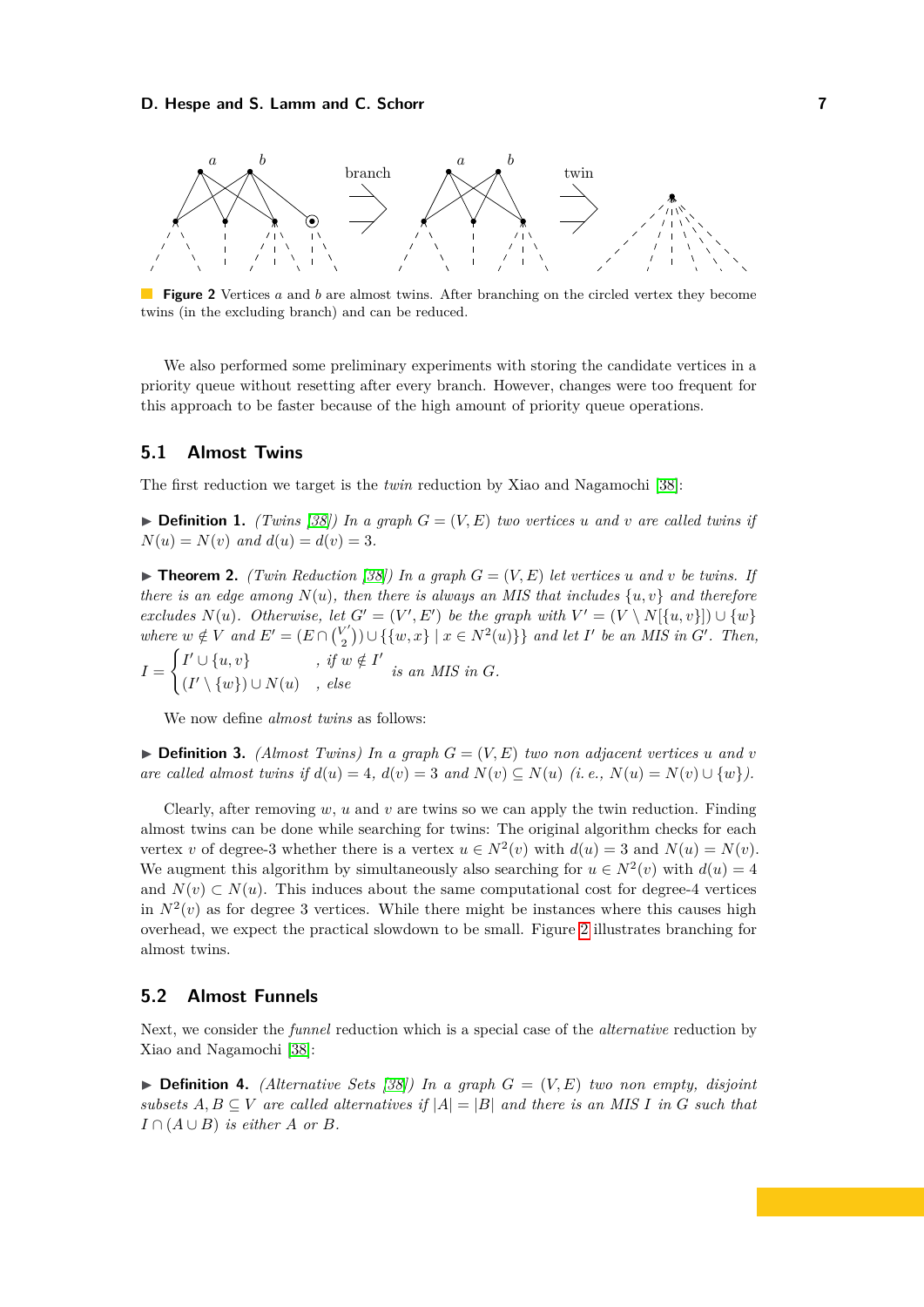$\triangleright$  **Theorem 5.** *(Alternative Reduction [\[38\]](#page-16-6)) In a graph*  $G = (V, E)$  *let*  $A$  *and*  $B$  *be alternative sets.* Let  $G' = (V', E')$  the graph with  $V' = V \setminus (A \cup B \cup (N(A) \cap N(B)))$  and  $E' = \{ \{u, v\} \in$  $E \mid u, v \in V'$   $\cup$  {{ $u, v$ }  $\mid u \in N(A) \setminus N[B], v \in N(B) \setminus N[A]$ } *and let I*<sup>'</sup> *be an MIS in G'*. *Then,*  $I =$  $\int I' \cup A$ , if  $(N(A) \setminus N[B]) \cap I' = \emptyset$  $I' \cup B$ , else

Note that the alternative reduction adds new edges between existing vertices of the graph which might not be beneficial in every case. To counteract this, the algorithm by Akiba and Iwata [\[1\]](#page-14-3) only uses special cases, one of which is the funnel reduction:

 $\blacktriangleright$  **Definition 6.** *(Funnel [\[38\]](#page-16-6))* In a graph  $G = (V, E)$  two adjacent vertices *u* and *v* are called *funnels if*  $G_{N(v)\setminus\{u\}}$  *is a complete graph, i.e, if*  $N(v)\setminus\{u\}$  *is a clique.* 

 $\blacktriangleright$  **Theorem 7.** *(Funnel Reduction [\[38\]](#page-16-6)) In a graph*  $G = (V, E)$  *let u and v be funnels. Then,* {*u*} *and* {*v*} *are alternative sets.*

Again, we define a structure that is covered by the funnel reduction after removal of a single vertex:

 $\blacktriangleright$  **Definition 8.** *(Almost Funnel) In a graph*  $G = (V, E)$  *two adjacent vertices u and v are called almost funnels if u and v are not funnels and there is a vertex w such that*  $N(v) \setminus \{u, w\}$ *induces a clique.*

By removing *w*, *u* and *v* become funnels. The original funnel algorithm checks whether *u* and *v* are funnels by iterating over the vertices in  $N(v) \setminus \{u\}$  and checking whether they are adjacent to *all* previous vertices. Once a vertex is found that is not adjacent to all previous vertices, the algorithm concludes that *u* and *v* are not funnels and terminates. We augment this algorithm by not immediately terminating in this case. Instead, we consider the following two cases: Either the current vertex *w* is not adjacent to at least two of the previous vertices. In this case, we can check whether  $N(v) \setminus \{u, w\}$  induces a clique. In the second case, *w* is adjacent to all but one previous vertex  $w'$ . In this case, both  $w$  and  $w'$  might be candidate branching vertices. Thus, we check whether  $N(v) \setminus \{u, w\}$  or  $N(v) \setminus \{u, w'\}$  induce a clique. This adds up to two additional clique checks (of slightly smaller size) to the one clique check in the original algorithm.

### **5.3 Almost Unconfined**

The core idea of the *unconfined* reduction by Xiao and Nagamochi [\[38\]](#page-16-6) is to detect vertices not required for an MIS that can therefore be removed from the graph by algorithmically contradicting the assumption that every MIS contains the vertex.

 $\blacktriangleright$  **Definition 9.** *(Child, Parent [\[38\]](#page-16-6)* In a graph  $G = (V, E)$  with an independent set I, a *vertex v is called a child of I if*  $|N(v) \cap I| = 1$  *and the unique neighbor of v in I is called the parent of v.*

Algorithm [1](#page-8-1) shows the algorithm used by Akiba and Iwata [\[1\]](#page-14-3) to detect so called *unconfined* vertices.

 $\triangleright$  **Theorem [1](#page-8-1)0.** *(Unconfined Reduction [\[38\]](#page-16-6)) In a graph*  $G = (V, E)$ *, if Algorithm 1 returns true for an unconfined vertex v, then there is always an MIS that does not contain v.*

Again, we define a vertex to be almost unconfined: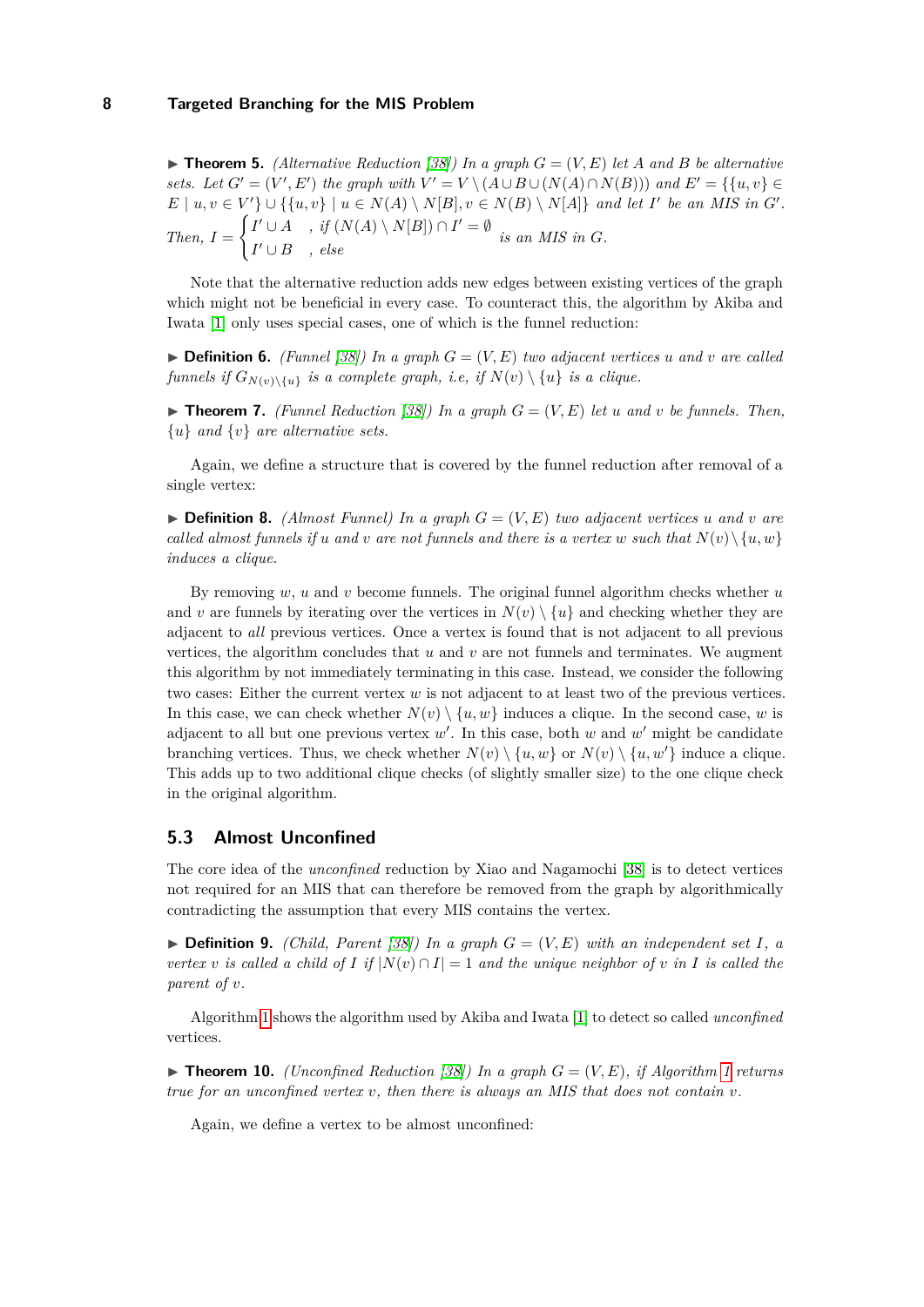### **D. Hespe and S. Lamm and C. Schorr 9**

**Algorithm 1** Unconfined – Xiao and Nagamochi [\[38\]](#page-16-6)

<span id="page-8-1"></span>Input: A graph *G*, a vertex *v* 1 Unconfined(*G, v*) begin 2  $S \leftarrow \{v\}$ 3 while *S* has child *u* with  $|N(u) \setminus N[S]| \leq 1$  do 4 | if  $|N(u) \setminus N[S]| = 0$  then 5 | | | return true 6 else  $\begin{array}{c|c|c|c|c} 7 & & & & \mbox{\&} & \mbox{\&} & \mbox{\&} & \mbox{\&} & \mbox{\&} & \mbox{\&} & \mbox{\&} & \mbox{\&} & \mbox{\&} & \mbox{\&} & \mbox{\&} & \mbox{\&} & \mbox{\&} & \mbox{\&} & \mbox{\&} & \mbox{\&} & \mbox{\&} & \mbox{\&} & \mbox{\&} & \mbox{\&} & \mbox{\&} & \mbox{\&} & \mbox{\&} & \mbox{\&} & \mbox{\&} & \mbox{\&} & \mbox{\&} & \mbox{\&} & \mbox$  $\begin{array}{c|c|c|c|c|c|c} \hline \end{array}$  *S* ← *S* ∪ {*w*} *// be contained in every MIS* 9 return false **Output:** true if  $v$  is unconfined, false otherwise

 $\blacktriangleright$  **Definition 11.** *(Almost Unconfined) In a graph*  $G = (V, E)$  *a vertex v is called almost unconfined if*  $v$  *is not unconfined but there is a vertex*  $w$  *such that*  $v$  *is unconfined in*  $G - \{w\}$ *.* 

Here, we only present an augmentation that detects *some* almost unconfined vertices. In particular, if at any point during the algorithm there is only *one* extending child, i.e. a child *u* of *S* with  $N(u) \setminus N[S] = \{w\}$ , then removal of *w* makes *v* unconfined. During Algorithm [1](#page-8-1) we collect all these vertices *w* and add them to the set of candidate branching vertices if the algorithm cannot already remove *v*. This only adds the overhead of temporarily storing the potential candidates and adding them to the actual candidate list if *v* is not removed.

### <span id="page-8-0"></span>**5.4 Almost Packing**

The core idea behind the packing rule by Akiba and Iwata [\[1\]](#page-14-3) is that when the exluding branch of a vertex *v* is selected, one can assume that no maximum independent set contains *v*. Otherwise, if there is a maximum independent set that contains *v*, the algorithm finds it in the including branch of *v*. Based on the assumption that no maximum independent set includes a vertex *v*, constraints for the remaining vertices can be derived. For example, a maximum independent set that does not contain *v* has to include at least two neighbors of *v*. The corresponding constraint is  $\sum_{u \in N(v)} x_u \geq 2$ , where  $x_u$  is a binary variable that indicates whether a vertex is included in the current solution. Otherwise, we will find a solution of the same size in the branch including  $v$ . The algorithm creates such constraints when branching or reducing, and updates them accordingly during the data reductions and branching steps. When a vertex  $v$  is eliminated from the graph,  $x_v$  gets removed from all constraints. If  $v$  is included into the current solution, the corresponding right sides are also decreased by one.

A constraint  $\sum_{v \in S \subset V} x_v \geq k$  can be utilized in two reductions. Firstly, if *k* is equal to the number of variables |*S*|, all vertices from *S* have to be included into the current solution. If there are edges between vertices from *S*, then no valid solution can include all vertices from *S*, so the branch is pruned. Secondly, if there is a vertex *v* such that  $|S| - |N(v) \cap S| < k$ , then *v* has to be excluded from the current solution. If  $k > |S|$ , the constraint can not be fulfilled and the current branch is pruned.

In our branching strategy we target both reductions. If there is a constraint  $\sum_{v \in S \subset V} x_v \ge$ *k*, where  $|S| = k + 1$ , excluding any vertex of *S* from the solution or including a vertex of *S* that has one neighbor in *S* enables the first reduction. Thus, we consider all vertices in *S* for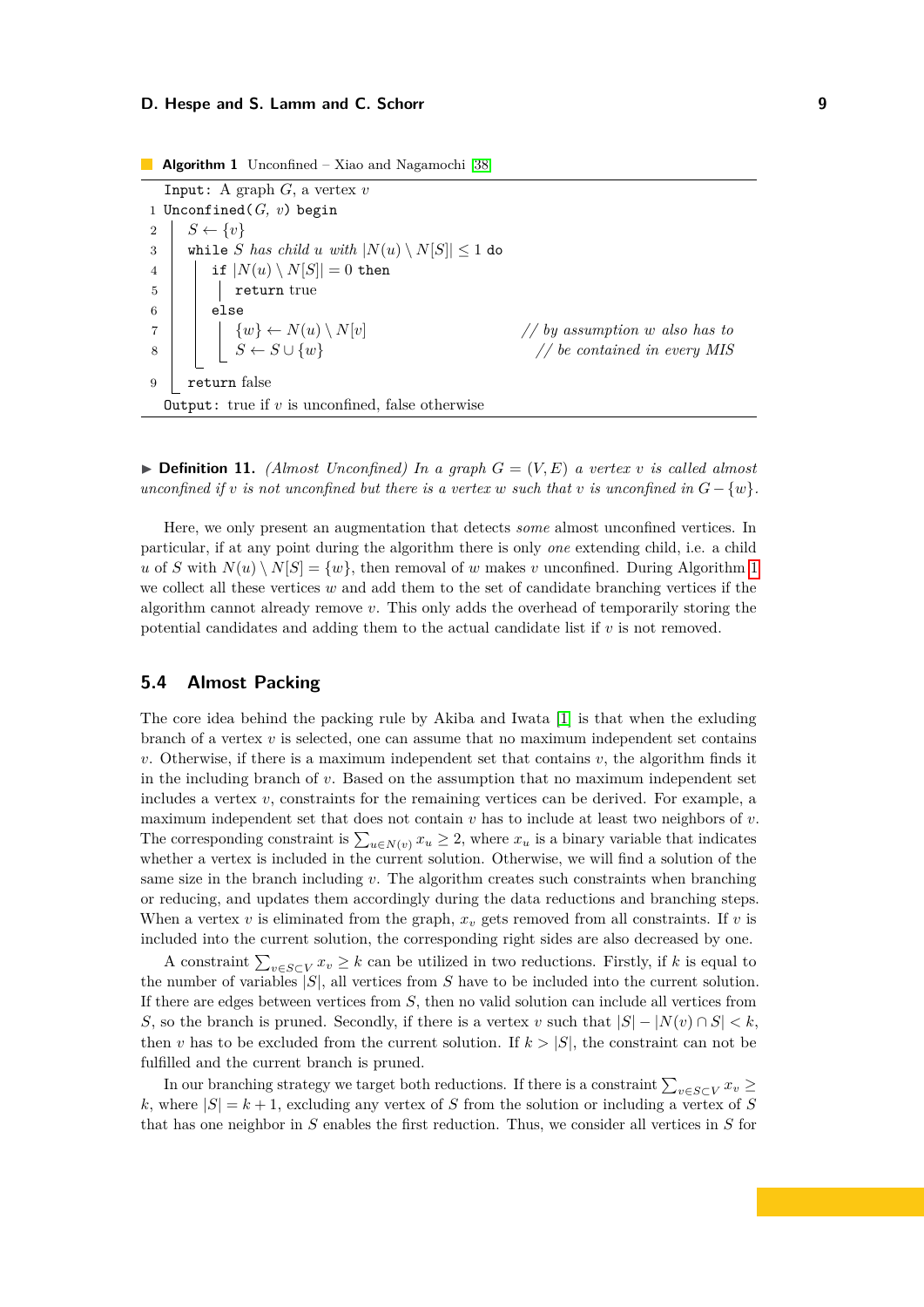branching. Note that including a vertex from *S* that has more than one neighbor in *S* makes the constraint unfulfillable and the branch is pruned.

If there is a constraint  $\sum_{v \in S \subset V} x_v \geq k$  and a vertex *v*, such that  $k = |S| - |N(v) \cap S|$ , excluding any vertex of  $S \setminus N(v)$  from the solution or including a vertex of  $S \setminus N(v)$  that has at least one neighbor in  $S \setminus N(v)$  enables the second reduction. Thus, we consider all vertices in  $S \setminus N(v)$  for branching.

Note that in contrast to our previous reduction-based branching rules, packing reductions can also be applied in the including branch in many cases.

Detecting these branching candidates can be done with small constant overhead whilst performing the packing reduction.

### **6 Experimental Evaluation**

In this section, we present the results of our experimental evaluation. Tables and figures here show aggregated results. For detailed results for all of our algorithms across all instances, see Appendix [A.](#page-17-0)

### **6.1 Experimental Environment**

We augment a C<sup>++</sup>-adaptation of the algorithm by Akiba and Iwata [\[1\]](#page-14-3) with our branching strategies and compile it with  $g++9.3.0$  using full optimizations (-03). Our code is publicly available on GitHub<sup>[1](#page-9-1)</sup>. We execute all our experiments on a machine with 4 8-core Intel Xeon E5-4640 CPUs (2.4 GHz) and 512 GiB DDR3-PC1600 RAM running Ubuntu 20.04.1 with Linux Kernel 5.4.0-64. To speed up our experiments we use two identical machines and run at most 8 instances at once on the same machine (using the same machine for all algorithms on a specific instance). All numbers reported are arithmetic means of three runs with a timeout of ten hours.

### <span id="page-9-0"></span>**6.2 Algorithm Configuration**

We use a  $C_{++}$  adaptation of the implementation by Akiba and Iwata [\[1\]](#page-14-3) in its default configuration as a basis for our algorithm. During preliminary experiments we found suitable values for the parameters of our techniques. These experiments were run on a subset of our total instance set. We use the geometric mean over all instances of the speedup over the default branching strategy as a basis for the following decisions: for the technique based on edge cuts, we only use cuts that contain at most 25 vertices and where the smaller side of the cut contains at least ten percent of the remaining vertices. If no suitable separator is found, we skip ten branching steps. For computing nested dissections, we use InertialFlowCutter [\[18\]](#page-15-15) with the KaFFPa [\[34\]](#page-16-7) backend. The KaFFPa partitioner is configured to use the *strong* preset with a fixed seed of 42. For branching, we use three levels of nested dissections with a minimum balance of at least 40% of the vertices in the smaller part of each dissection. Furthermore, we only use the nested dissection if separators contain at most 50 vertices. For the reduction-based branching rules, we fall back to the default branching strategy if all candidates have a degree of less than  $\Delta - k$ . In the case of twin-, funnel- and unconfinedreduction-based branching strategies we choose *k* as 2. For the packing-reduction-based branching rule, *k* is set to 5 and for the combined branching rule, *k* is set to 4.

<span id="page-9-1"></span><sup>1</sup> <https://github.com/Hespian/CutBranching>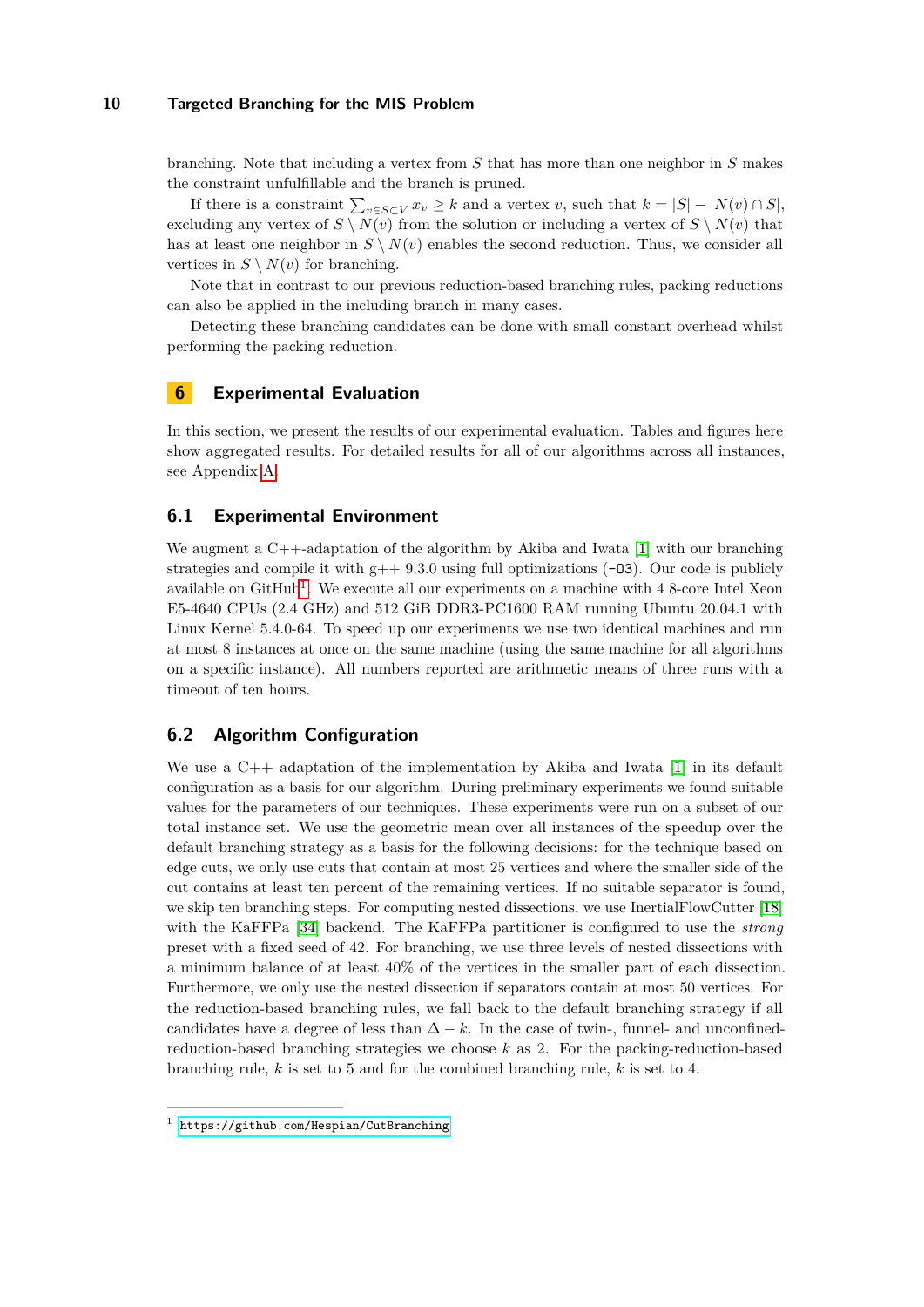### **D. Hespe and S. Lamm and C. Schorr 11 11**

### **6.3 Instances**

We use instances from several sources: The "easy" instances used for the PACE 2019 Challenge on Minimum Vertex Cover [\[12\]](#page-15-16). Complements of Maximum Clique instances from the second DIMACS Implementation Challenge [\[23\]](#page-15-17) and sparse instances from the Stanford Network Analysis Project (SNAP) [\[25\]](#page-15-18), the 9th DIMACS Implementation Challenge on Shortest Paths [\[10\]](#page-14-9) and the Network Data Repository [\[32\]](#page-16-8). Detailed instance information can be found in Table [1.](#page-10-0) Directed instances were converted into undirected graphs by ignoring the direction of edges and removing duplicates. Our original set of instances contained the first 80 PACE instances, 53 DIMACS instances and 34 sparse networks. From these instances, we excluded all instances that (1) required no branches, (2) on which all techniques had a running time of less than 0*.*1 seconds, or (3) on which no technique was able to find a solution within 10 hours. The remaining set of instances is composed of 48 PACE instances, 37 DIMACS instances and 16 sparse networks.

<span id="page-10-0"></span>**Table 1** Number of vertices  $|V|$  and edges  $|E|$  for each graph.

| PACE<br>H | 12 <br>instances: |                |
|-----------|-------------------|----------------|
| Graph     | V                 | $\overline{E}$ |
| 05        | 200               | 798            |
| 06        | 200               | 733            |
| 10        | 199               | 758            |
| 16        | 153               | 802            |
| 19        | 200               | 862            |
| 31        | 200               | 813            |
| 33        | 4,410             | 6,885          |
| 35        | 200               | 864            |
| 36        | 26,300            | 41,500         |
| 37        | 198               | 808            |
| 38        | 786               | 14,024         |
| 39        | 6,795             | 10,620         |
| 40        | 210               | 625            |
| 41        | 200               | 1,023          |
| 42        | 200               | 952            |
| 43<br>44  | 200<br>200        | 841<br>1,147   |
| 45        | 200               | 1,020          |
| 46        | 200               | 812            |
| 47        | 200               | 1,093          |
| 48        | 200               | 1,025          |
| 49        | 200               | 933            |
| 50        | 200               | 1,025          |
| 51        | 200               | 1,098          |
| 52        | 200               | 992            |
| 53        | 200               | 1,026          |
| 54        | 200               | 961            |
| 55        | 200               | 938            |
| 56        | 200               | $_{1.089}$     |
| 57        | 200               | 1,160          |
| 58        | 200               | 1,171          |
| 59        | 200               | 961            |
| 60        | 200               | 1,118          |
| 61        | 200               | 931            |
| 62        | 199               | 1,128          |
| 63        | 200               | 1,011          |
| 64        | 200               | 1,042          |
| 65        | 200               | 1,011          |
| 66<br>67  | $_{200}$<br>200   | 866            |
| 68        | 200               | 1,174<br>961   |
| 69        | 200               | 1,083          |
| 70        | 200               | 860            |
| 71        | 200               | 952            |
| 72        | 200               | 1,167          |
| 73        | 200               | 1,078          |
| 74        | 200               | 805            |
| 77        | 200               | 961            |

| DIMACS                                           | 23        | instances: |                            |         |
|--------------------------------------------------|-----------|------------|----------------------------|---------|
| $\operatorname{Graph}$                           |           | V          | Е                          |         |
| C125.9                                           |           | 125        | 787                        |         |
| MANN<br>a27                                      |           | 378        | 702                        |         |
| MANN<br>a45                                      |           | 1,035      | $_{1,980}$                 |         |
| brock200<br>1                                    |           | 200        | 5,066                      |         |
| brock200<br>2                                    |           | 200        | 10,024                     |         |
| 3<br>$_{\rm break200}$                           |           | 200        | 7,852                      |         |
| $_{\rm break200}$<br>4                           |           | 200        | 6,811                      |         |
| gen200<br>p0.9                                   | 44        | 200        | 1,990                      |         |
| gen200<br>$_{\rm p0.9}$                          | 55        | 200        |                            |         |
| hamming8-4                                       |           | 256        | $\substack{1,990 \11,776}$ |         |
| johnson16-2-4                                    |           | 120        | 1,680                      |         |
| keller4                                          |           | 171        | 5,100                      |         |
| $hat1000-1$<br>p                                 |           | 1,000      | 377,247                    |         |
| $_{\rm hat1000-2}$<br>p                          |           | 1,000      | 254,701                    |         |
| $hat1500-1$<br>p                                 |           | 1,500      | 839,327                    |         |
| $hat300-1$<br>p                                  |           | 300        | 33,917                     |         |
| $hat300-2$<br>P                                  |           | 300        | 22,922                     |         |
| $hat300-3$<br>р                                  |           | 300        | 11,460                     |         |
| $hat500-1$<br>P.                                 |           | 500        | 93,181                     |         |
| $hat500-2$<br>p                                  |           | 500        | 61,804                     |         |
| $hat500-3$<br>P.                                 |           | 500        | 30,950                     |         |
| $hat700-1$<br>p                                  |           | 700        | 183,651                    |         |
| $hat700-2$<br>p                                  |           | 700        | 122,922                    |         |
| san1000                                          |           | 1,000      | 249,000                    |         |
| san200<br>0.7                                    | 1         | <b>200</b> | 5,970                      |         |
| 0.7<br>$\mathrm{san}200$                         | 2         | <b>200</b> | 5,970                      |         |
| san200<br>0.9                                    | 1         | 200        | 1,990                      |         |
| san200<br>$_{0.9}$                               | 2         | 200        | 1.990                      |         |
| $\mathrm{san}200$<br>$_{0.9}$                    | 3         | 200        | 1,990                      |         |
| $_{0.5}$<br>$\sin\!400$                          | 1         | 400        | 39,900<br>23,940           |         |
| 0.7<br>$\sin\!400$                               | 1         | 400        |                            |         |
| $\sin\!400$<br>0.7                               | 2         | 400        | 23,940                     |         |
| 0.7<br>$\sin\!400$                               | 3         | 400        | 23,940                     |         |
| $\mathrm{sanr}200$<br>0.7                        |           | 200        | 6,032                      |         |
| 0.9<br>$\mathrm{sanr}200$<br>sanr400<br>$_{0.5}$ |           | 200<br>400 | 2,037<br>39,816            |         |
| 0.7<br>$\mathrm{sanr}400$                        |           | 400        | 23.931                     |         |
|                                                  |           |            |                            |         |
|                                                  |           |            |                            |         |
| Sparse networks:                                 |           | V          |                            |         |
| Graph                                            |           |            | Е                          | source  |
| as-skitter                                       | 1,696,415 |            | 11,095,298                 | 25      |
| baidu-relatedpages                               |           | 415,641    | 2,374,044                  | 32      |
| bay                                              |           | 321,270    | 397,415                    | 10      |
| col                                              |           | 435,666    | 521,200                    | $^{10}$ |
| fla                                              | 1,070,376 |            | 1,343,951                  | 10      |
| hudong-internallink                              | 1,984,484 |            | 14,428,382                 | 32      |
| in-2004                                          | 1,382,870 |            | 13,591,473                 | 32      |
| libimseti                                        |           | 220,970    | 17,233,144                 | 32      |
| musae-twitch<br>DE                               |           | 9,498      | 153,138                    | 25      |
| musae-twitch<br>FR.                              |           | 6.549      | 112,666                    | 25      |
| petster-fs-dog                                   |           | 426,820    | 8,543,549                  | 32      |
| soc-LiveJournal1                                 | 4,847,571 |            | 42,851,237                 | 25      |
| web-BerkStan                                     |           | 685,230    | 6,649,470                  | 25      |
| web-Google                                       |           | 875,713    | 4,322,051                  | 25      |
| $web-NotreDame$                                  |           | 325,730    | $1,\!090,\!108$            | 25      |
| web-Stanford                                     |           | 281,903    | 1,992,636                  | 25      |
|                                                  |           |            |                            |         |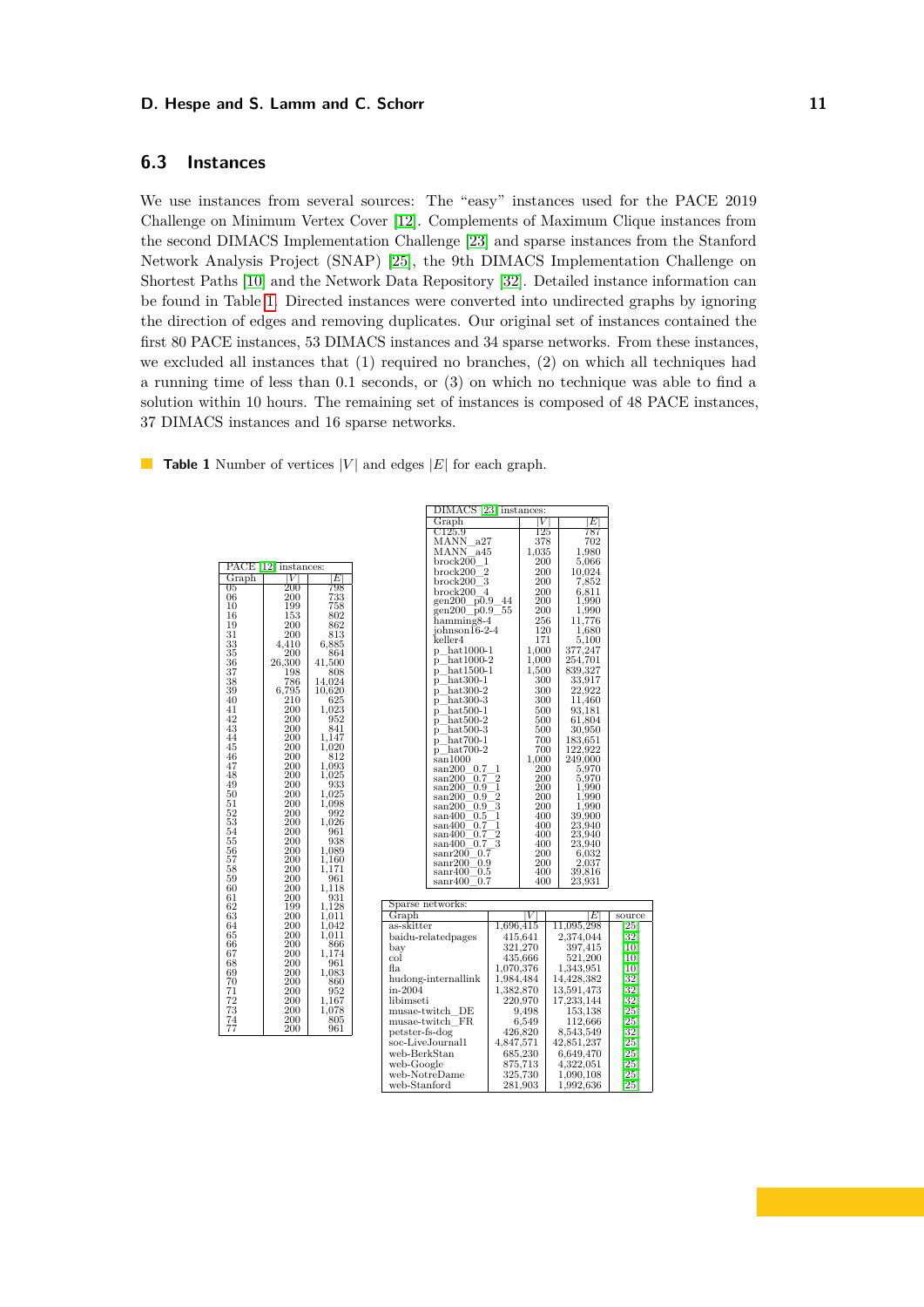<span id="page-11-0"></span>

**Figure 3** Performance plots for decomposition-based branching strategies

<span id="page-11-1"></span>**Table 2** Speedup of our decomposition-based techniques over maximum degree branching.

|                     |          | DIMACS            | Sparse net. | All Instances |
|---------------------|----------|-------------------|-------------|---------------|
| articulation points | 0.99     | 0.99              | 2.17        | .20           |
| edge cuts           | $1.00\,$ | 0.99              | 2.29        | 1.22          |
| nested dissections  | .00.     | 0.99 <sup>°</sup> | 2.15        |               |

### <span id="page-11-2"></span>**6.4 Decomposition Branching**

Figure [3](#page-11-0) shows performance profiles [\[11\]](#page-14-10) of the running time and number of branches of our decomposition-based branching strategies: Let  $\mathcal T$  be the set of all techniques we want to compare,  $\mathcal I$  the set of instances, and  $t_T(I)$  the running time/number of branches of technique  $T \in \mathcal{T}$  on instance  $I \in \mathcal{I}$ . The y-axis shows for each technique *T* the fraction of instances for which  $t_T(I) \leq \tau \cdot \min_{T' \in \mathcal{T}} t_{T'}(I)$ , where  $\tau$  is shown on the x-axis. For  $\tau = 1$ , the y-axis shows the fraction of instances on which a technique performs best. Note that these plots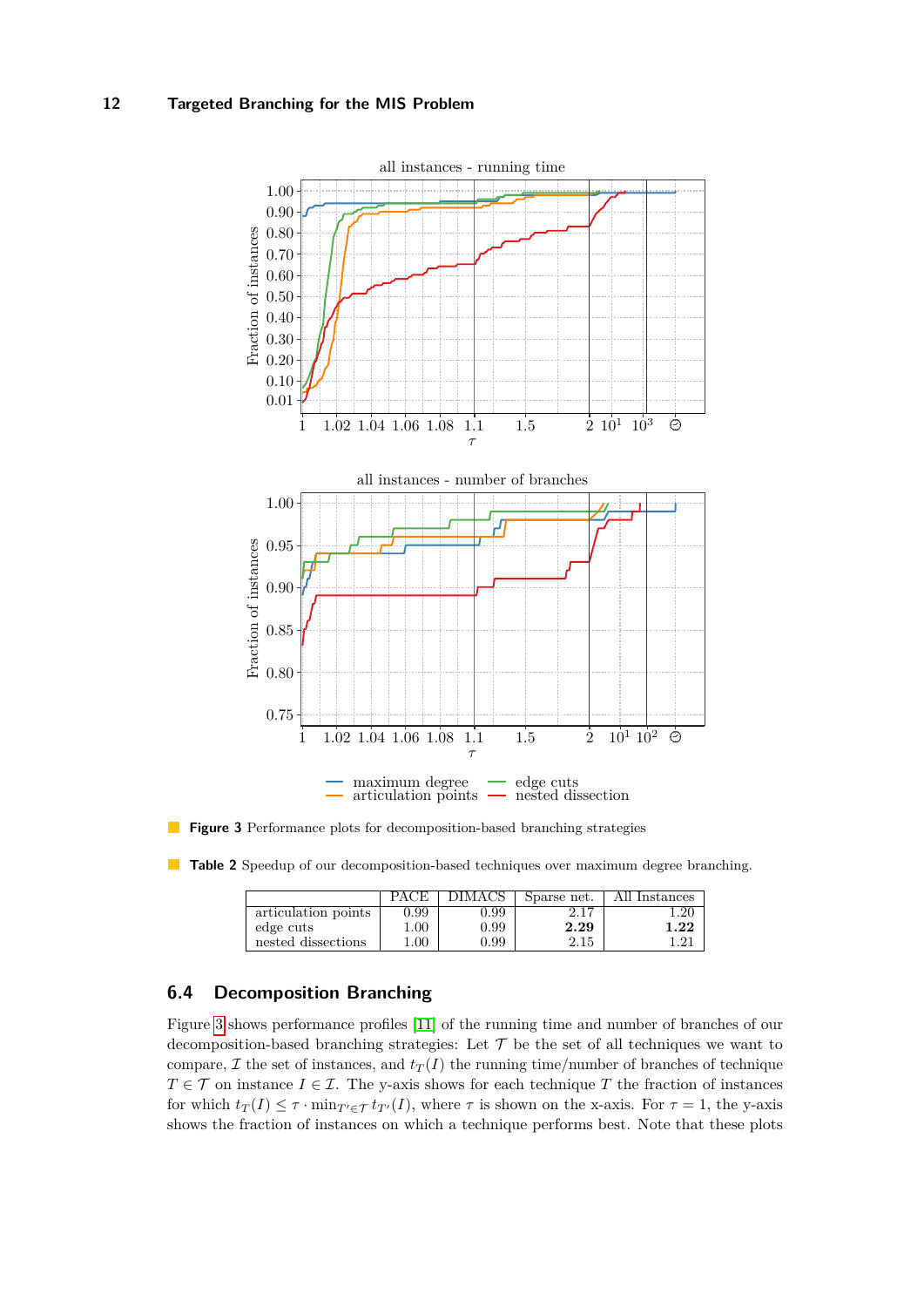#### **D. Hespe and S. Lamm and C. Schorr 13 13**

compare the performance of a technique relative to the best performing technique and do not show a ranking of all techniques. Instances that were not finished by a technique within the time limit are marked with  $\Theta$ .

The running time plot in Figure [3](#page-11-0) shows that for most instances, the default strategy of branching on a vertex of maximum degree outperforms our decomposition-based approaches. However, for instances that have suitable candidates for decomposition, such as sparse networks, significant speedups compared to the default strategy can be seen. To be more specific, assigning a time of ten hours (our timeout threshold) for unfinished instances, we achieve a total speedup[2](#page-12-0) of 2*.*15 to 2*.*29 over maximum degree branching for our decompositionbased techniques on sparse networks (see Table [2\)](#page-11-1). In particular, there is one instance (webstanford) that causes a timeout with the default strategy but can be solved in 8 (articulation points) to 43 (nested dissections) seconds using a decomposition-based approach. Table [2](#page-11-1) shows that overall, our technique using edge cuts seems to be the most beneficial, achieving an overall speedup of 22% over maximum degree. Finally, Figure [3](#page-11-0) shows that most running times are only slightly slower than the default strategy with a few instances showing a speedup. This is mainly because the number of branches required to solve the instances does not change in most cases and most of the running time difference is caused by the overhead from searching for branching vertices.

### **6.5 Reduction Branching**

Figure [4](#page-13-0) shows the performance profiles (see Section [6.4\)](#page-11-2) for our reduction-based branching strategies. Here we see that targeting the packing reduction results in the fastest time for the most number of instances. In fact, targeting the packing reduction performs better than maximum degree branching on all but 3 PACE instances, achieving a speedup of 34% (Table [3\)](#page-13-1) on these instances. On the DIMACS instances, performance is closer to that of maximum degree with an overall speedup of 4%. On sparse networks, packing is only faster than maximum degree branching on 6 out of 16 instances but still achieves an overall speedup of 31% due to being considerably faster on some of the longer running instances. The performance of our packing-based technique might be explained by it's property of enabling a reduction in both the including and the excluding branch, while our other reduction-based techniques only enable a reduction in the excluding branch. Our funnel-based technique is faster than maximum degree branching for all but 4 of the PACE instances, resulting in a speedup of 14% on these instances but only a 2% speedup over all instances due to slightly slower running times on the other instance classes. We also show results for a strategy that targets all reduction rules described in Section [5](#page-5-0) (called *combined*). Even though this approach leads to the second lowest number of branches for most instances, the time required to identify candidate vertices for all reduction rules causes too big of an overhead to be competitive. In fact, preliminary experiments showed that the number of branches is still small for a technique that only combines twin-, funnel- and unconfined-based branching. Optimizing the algorithms to identify candidate vertices could lead to making this combined strategy competitive.

<span id="page-12-0"></span><sup>2</sup> calculated by dividing the running times to solve all instances for two algorithms, excluding instances unsolved by both algorithms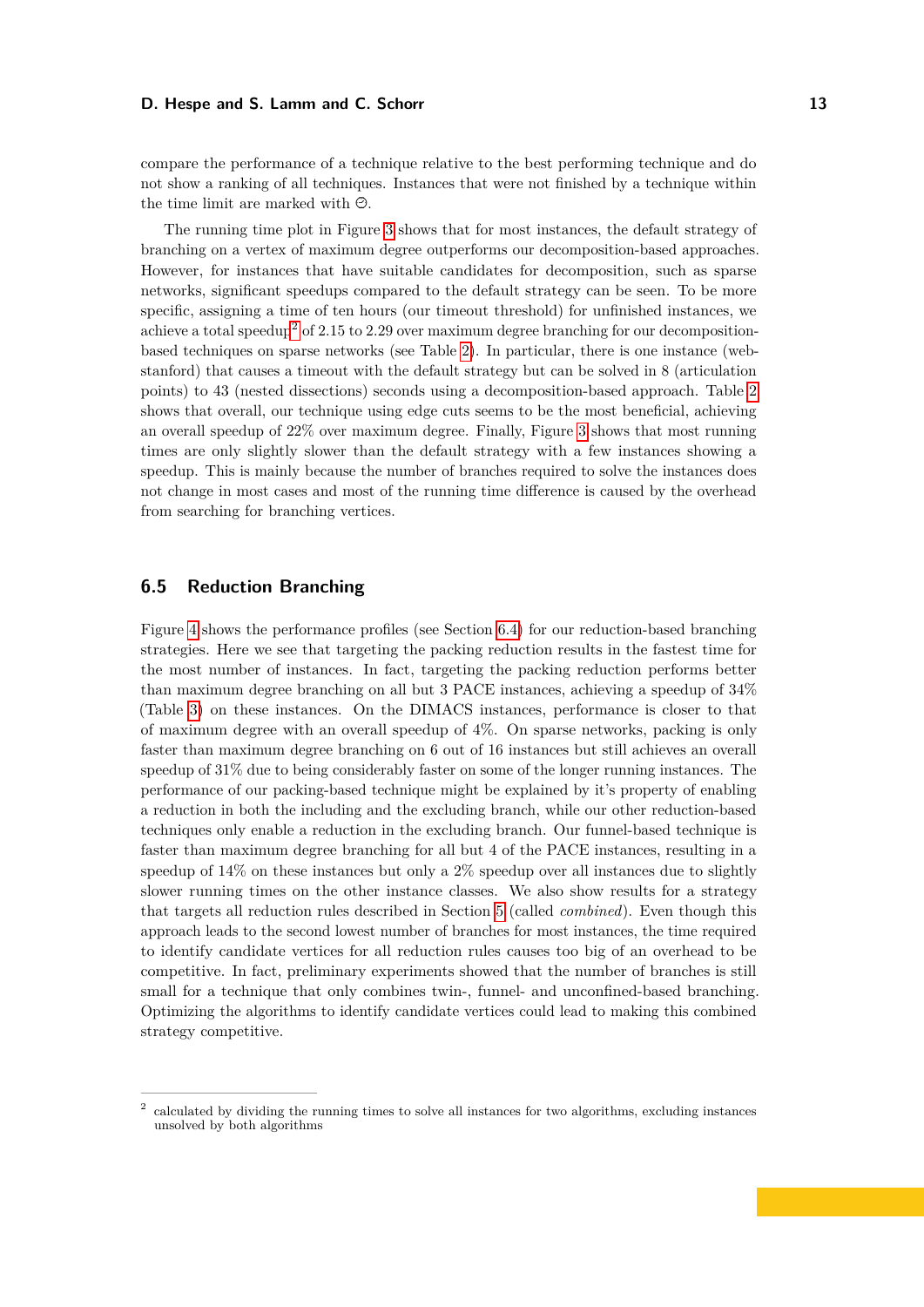<span id="page-13-0"></span>

**Figure 4** Performance plots for reduction-based branching strategies

<span id="page-13-1"></span>**Table 3** Speedup of our reduction-based techniques over maximum degree branching.

|                           | PACE)    |          | Sparse net. | Instances |
|---------------------------|----------|----------|-------------|-----------|
| Twin                      | $1.00\,$ | 1.00     | J.97        | 1.99      |
| Funnel                    | 1.14     | 0.99     | 0.98        | $1.02\,$  |
| Unconfined                | 0.79     | $1.00\,$ | 0.86        | 0.92      |
| Packing                   | $1.34\,$ | 1.04     | 1.31        | 1.16      |
| $\operatorname{Combined}$ | .14      | $1.03\,$ | $1.30\,$    |           |

## **7 Conclusion and Future Work**

In this work we presented several novel branching strategies for the maximum independent set problem. Our strategies either follow a decomposition-based or reduction-rule-based approach. The decomposition-based strategies make use of increasingly sophisticated methods of finding vertices that are likely to decompose the graph into two or more connected components.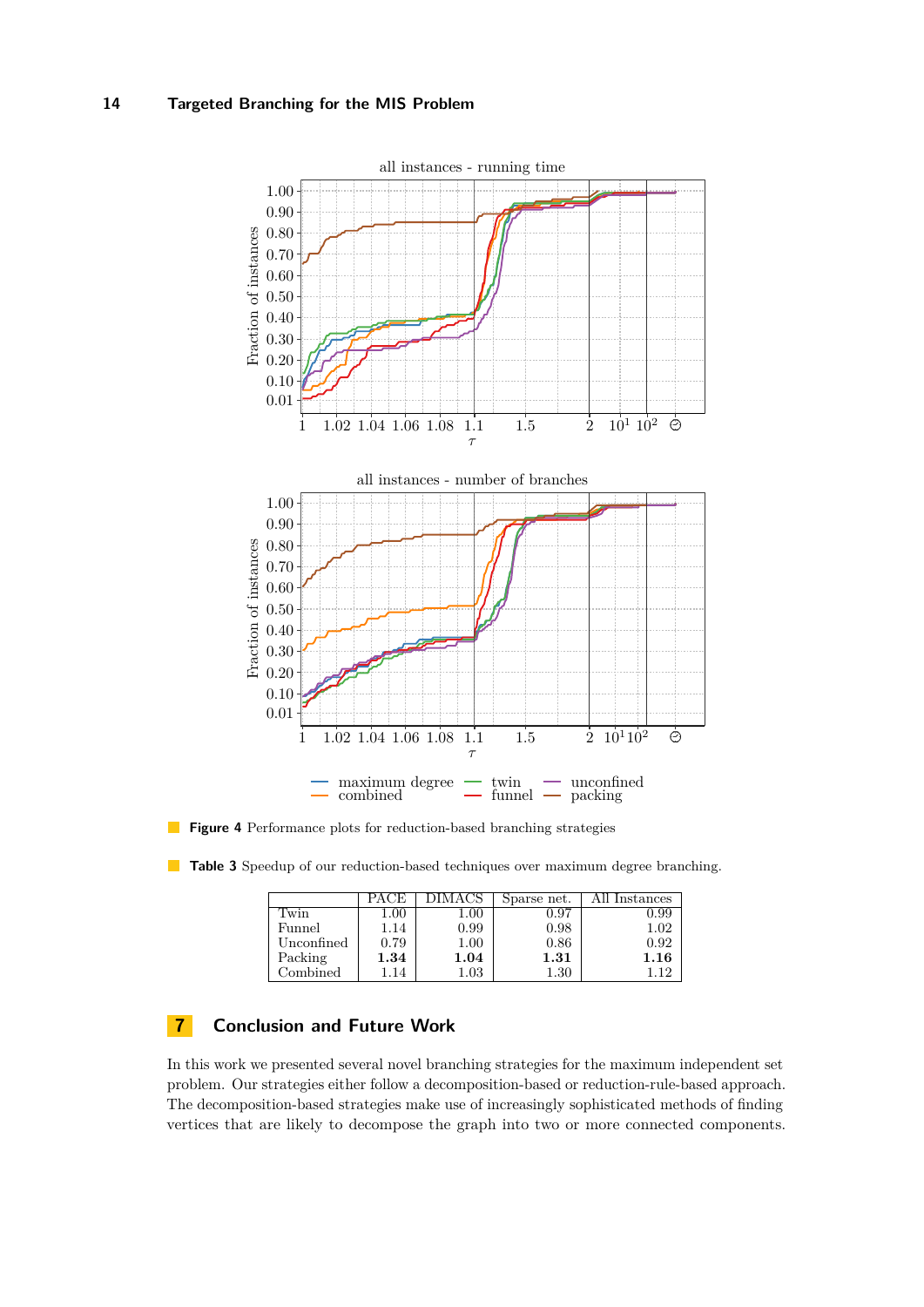#### **D. Hespe and S. Lamm and C. Schorr 15 15 15**

Even though these strategies often come with a non negligible overhead, they work well for graphs that have a suitable structure, such as social networks. For instances that still favor the default branching strategy of branching on the vertex of highest degree, our reductionrule-based strategies provide a smaller but more consistent speedup. These rules aim to facilitate the application of reduction rules which leads to smaller graphs that can be solved more quickly.

Overall, using one of our proposed strategies allows us to find the optimal solution the fastest for most instances tested. However, deciding which particular strategy to use for a given instance still remains an open problem. Finding suitable graph characteristics to do so provides an interesting opportunity for future work. Furthermore, our experimental evaluation on a combined approach that tries to use all reduction-rule-based strategies at the same time achieves a smaller number of branches than the default strategy for a large set of instances. However, the running time of this approach still suffers from frequent checks whether a particular vertex is a potential branching vertex. A more sophisticated and incremental way of tracking when a vertex becomes a branching vertex might provide significant performance benefits. In turn, this might lead to a branching strategy that consistently outperforms branching on the vertex of highest degree independent of the instance type.

#### **References**

- <span id="page-14-3"></span>**1** Takuya Akiba and Yoichi Iwata. Branch-and-reduce exponential/FPT algorithms in practice: A case study of vertex cover. *Theoretical Computer Science*, 609:211–225, 2016. [doi:10.1016/](https://doi.org/10.1016/j.tcs.2015.09.023) [j.tcs.2015.09.023](https://doi.org/10.1016/j.tcs.2015.09.023).
- <span id="page-14-6"></span>**2** Maram Alsahafy and Lijun Chang. Computing maximum independent sets over large sparse graphs. In *International Conference on Web Information Systems Engineering*, pages 711–727. Springer, 2020.
- <span id="page-14-7"></span>**3** Nicolas Bourgeois, Bruno Escoffier, Vangelis Th. Paschos, and Johan M. M. van Rooij. Fast algorithms for max independent set. *Algorithmica*, 62(1-2):382–415, 2012. [doi:10.1007/](https://doi.org/10.1007/s00453-010-9460-7) [s00453-010-9460-7](https://doi.org/10.1007/s00453-010-9460-7).
- <span id="page-14-0"></span>**4** Sergiy Butenko and Wilbert E Wilhelm. Clique-detection models in computational biochemistry and genomics. *European Journal of Operational Research*, 173(1):1–17, 2006.
- <span id="page-14-8"></span>**5** Randy Carraghan and Panos M. Pardalos. An exact algorithm for the maximum clique problem. *Operations Research Letters*, 9(6):375–382, 1990. [doi:10.1016/0167-6377\(90\)90057-C](https://doi.org/10.1016/0167-6377(90)90057-C).
- <span id="page-14-4"></span>**6** Lijun Chang, Wei Li, and Wenjie Zhang. Computing A near-maximum independent set in linear time by reducing-peeling. In *Proceedings of the 2017 ACM International Conference on Management of Data*, pages 1181–1196. ACM, 2017. [doi:10.1145/3035918.3035939](https://doi.org/10.1145/3035918.3035939).
- <span id="page-14-2"></span>**7** Jianer Chen, Iyad A. Kanj, and Ge Xia. Improved upper bounds for vertex cover. *Theoretical Computer Science*, 411(40-42):3736–3756, 2010. [doi:10.1016/j.tcs.2010.06.026](https://doi.org/10.1016/j.tcs.2010.06.026).
- <span id="page-14-1"></span>**8** Tammy M. K. Cheng, Yu-En Lu, Michele Vendruscolo, Pietro Liò, and Tom L. Blundell. Prediction by graph theoretic measures of structural effects in proteins arising from nonsynonymous single nucleotide polymorphisms. *PLoS Computational Biology*, 4(7), 2008. [doi:10.1371/journal.pcbi.1000135](https://doi.org/10.1371/journal.pcbi.1000135).
- <span id="page-14-5"></span>**9** Jakob Dahlum, Sebastian Lamm, Peter Sanders, Christian Schulz, Darren Strash, and Renato F Werneck. Accelerating local search for the maximum independent set problem. In *International symposium on experimental algorithms*, pages 118–133. Springer, 2016.
- <span id="page-14-9"></span>**10** Camil Demetrescu, Andrew V Goldberg, and David S Johnson. *The Shortest Path Problem: Ninth DIMACS Implementation Challenge*, volume 74. American Mathematical Soc., 2009.
- <span id="page-14-10"></span>**11** Elizabeth D Dolan and Jorge J Moré. Benchmarking optimization software with performance profiles. *Mathematical programming*, 91(2):201–213, 2002.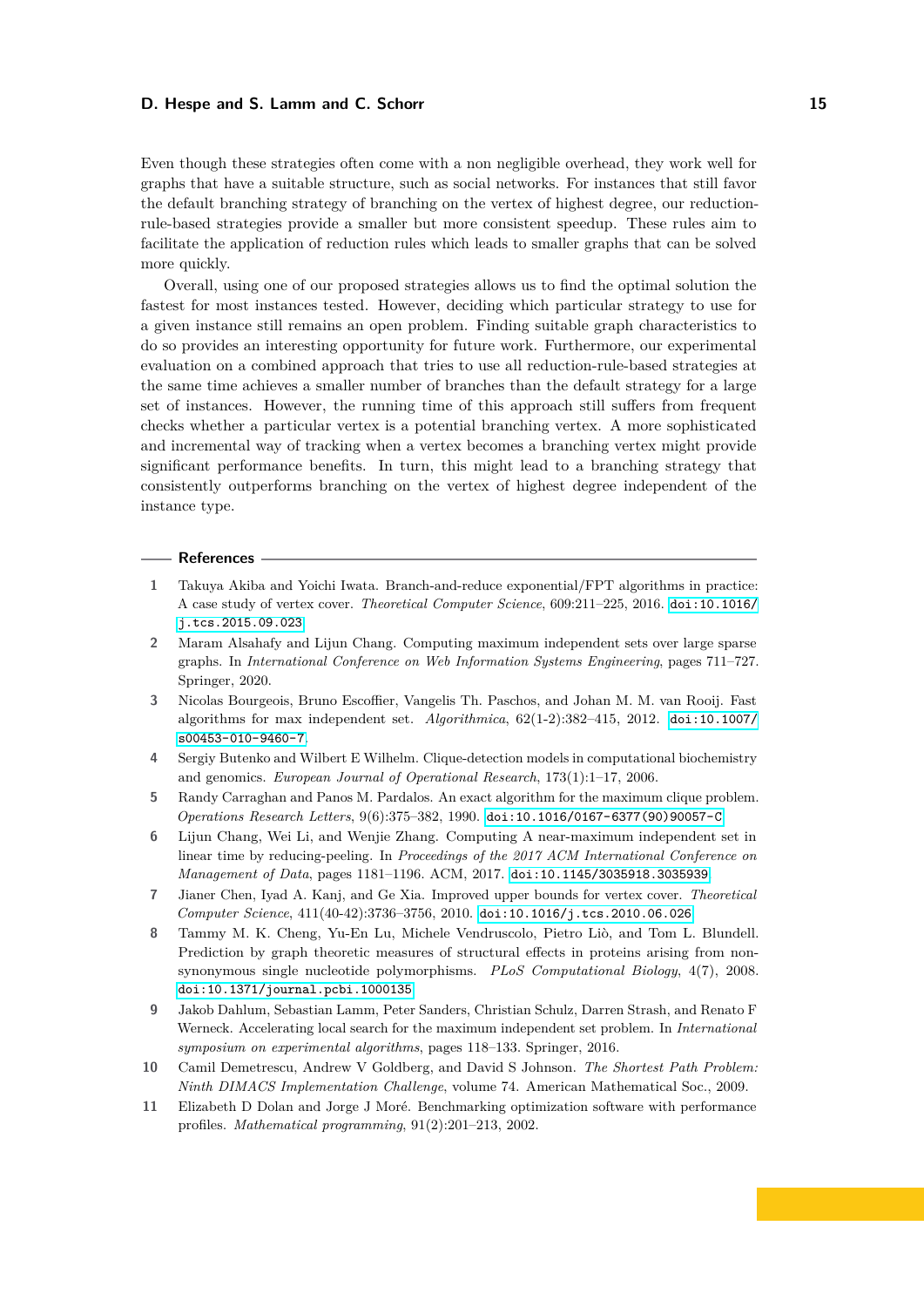- <span id="page-15-16"></span>**12** M. Ayaz Dzulfikar, Johannes K. Fichte, and Markus Hecher. The PACE 2019 Parameterized Algorithms and Computational Experiments Challenge: The Fourth Iteration. In *14th International Symposium on Parameterized and Exact Computation (IPEC 2019)*, volume 148, pages 25:1–25:23, 2019. [doi:10.4230/LIPIcs.IPEC.2019.25](https://doi.org/10.4230/LIPIcs.IPEC.2019.25).
- <span id="page-15-6"></span>**13** Fedor V. Fomin, Fabrizio Grandoni, and Dieter Kratsch. A measure & conquer approach for the analysis of exact algorithms. *J. ACM*, 56(5):25:1–25:32, 2009. [doi:10.1145/1552285.1552286](https://doi.org/10.1145/1552285.1552286).
- <span id="page-15-5"></span>**14** Jian Gao, Jiejiang Chen, Minghao Yin, Rong Chen, and Yiyuan Wang. An exact algorithm for maximum k-plexes in massive graphs. In *IJCAI*, pages 1449–1455, 2018.
- <span id="page-15-0"></span>**15** M. R. Garey, D. S. Johnson, and L. Stockmeyer. Some Simplified NP-Complete Problems. In *Proceedings of the 6th ACM Symposium on Theory of Computing*, STOC '74, pages 47–63. ACM, 1974.
- <span id="page-15-14"></span>**16** Alan George. Nested dissection of a regular finite element mesh. *SIAM Journal on Numerical Analysis*, 10(2):345–363, 1973.
- <span id="page-15-12"></span>**17** Andrew V Goldberg and Robert E Tarjan. A new approach to the maximum-flow problem. *Journal of the ACM (JACM)*, 35(4):921–940, 1988.
- <span id="page-15-15"></span>**18** Lars Gottesbüren, Michael Hamann, Tim Niklas Uhl, and Dorothea Wagner. Faster and better nested dissection orders for customizable contraction hierarchies. *Algorithms*, 12(9):196, 2019.
- <span id="page-15-2"></span>**19** Demian Hespe, Sebastian Lamm, Christian Schulz, and Darren Strash. Wegotyoucovered: The winning solver from the PACE 2019 challenge, vertex cover track. In *Proceedings of the SIAM Workshop on Combinatorial Scientific Computing*, pages 1–11. SIAM, 2020. [doi:10.1137/1.9781611976229.1](https://doi.org/10.1137/1.9781611976229.1).
- <span id="page-15-3"></span>**20** Demian Hespe, Christian Schulz, and Darren Strash. Scalable kernelization for maximum independent sets. *Journal of Experimental Algorithmics (JEA)*, 24(1):1–22, 2019.
- <span id="page-15-11"></span>**21** John Hopcroft and Robert Tarjan. Algorithm 447: efficient algorithms for graph manipulation. *Communications of the ACM*, 16(6):372–378, 1973.
- <span id="page-15-13"></span>**22** John E Hopcroft and Richard M Karp. An nˆ5/2 algorithm for maximum matchings in bipartite graphs. *SIAM Journal on computing*, 2(4):225–231, 1973.
- <span id="page-15-17"></span>**23** David S Johnson. Cliques, coloring, and satisfiability: second dimacs implementation challenge. *DIMACS series in discrete mathematics and theoretical computer science*, 26:11–13, 1993.
- <span id="page-15-1"></span>**24** Tim Kieritz, Dennis Luxen, Peter Sanders, and Christian Vetter. Distributed time-dependent contraction hierarchies. In *Experimental Algorithms, 9th International Symposium*, volume 6049, pages 83–93. Springer, 2010. [doi:10.1007/978-3-642-13193-6\\\_8](https://doi.org/10.1007/978-3-642-13193-6_8).
- <span id="page-15-18"></span>**25** Jure Leskovec and Andrej Krevl. SNAP Datasets: Stanford large network dataset collection. <http://snap.stanford.edu/data>, June 2014.
- <span id="page-15-7"></span>**26** Chu-Min Li, Zhiwen Fang, and Ke Xu. Combining maxsat reasoning and incremental upper bound for the maximum clique problem. In *25th IEEE International Conference on Tools with Artificial Intelligence*, pages 939–946. IEEE Computer Society, 2013. [doi:10.1109/ICTAI.](https://doi.org/10.1109/ICTAI.2013.143) [2013.143](https://doi.org/10.1109/ICTAI.2013.143).
- <span id="page-15-8"></span>**27** Chu-Min Li, Hua Jiang, and Felip Manyà. On minimization of the number of branches in branch-and-bound algorithms for the maximum clique problem. *Computers & Operations Research*, 84:1–15, 2017. [doi:10.1016/j.cor.2017.02.017](https://doi.org/10.1016/j.cor.2017.02.017).
- <span id="page-15-10"></span>**28** Chu-Min Li, Hua Jiang, and Ruchu Xu. Incremental maxsat reasoning to reduce branches in a branch-and-bound algorithm for maxclique. In *Learning and Intelligent Optimization - 9th International Conference*, volume 8994, pages 268–274. Springer, 2015. [doi:10.1007/](https://doi.org/10.1007/978-3-319-19084-6_26) [978-3-319-19084-6\\\_26](https://doi.org/10.1007/978-3-319-19084-6_26).
- <span id="page-15-9"></span>**29** Chu Min Li and Zhe Quan. An efficient branch-and-bound algorithm based on maxsat for the maximum clique problem. In *Proceedings of the Twenty-Fourth AAAI Conference on Artificial Intelligence*. AAAI Press, 2010.
- <span id="page-15-4"></span>**30** Rick Plachetta and Alexander van der Grinten. Sat-and-reduce for vertex cover: Accelerating branch-and-reduce by sat solving. In *2021 Proceedings of the Workshop on Algorithm Engineering and Experiments (ALENEX)*, pages 169–180. SIAM, 2021.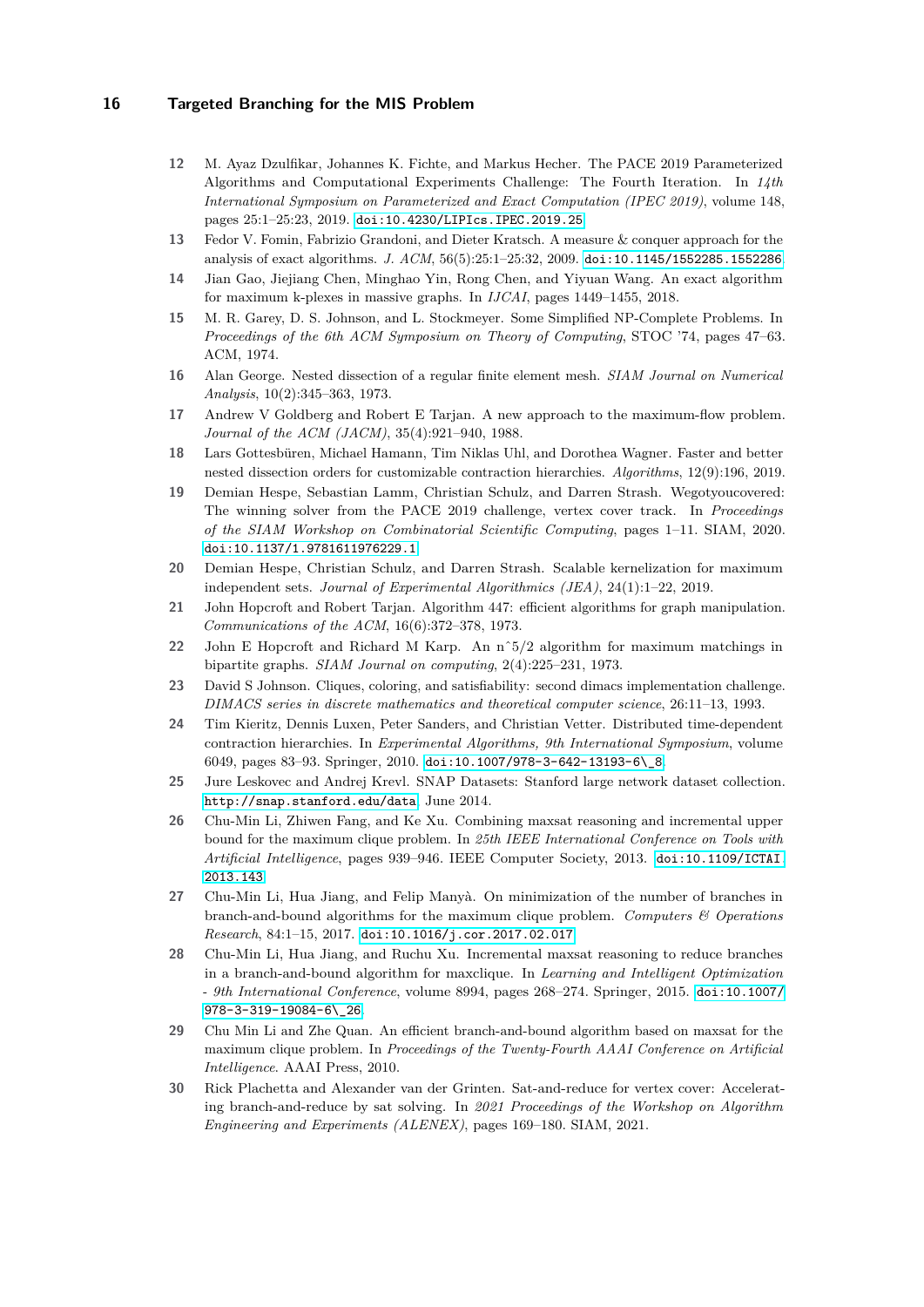### **D. Hespe and S. Lamm and C. Schorr 17 17 17**

- <span id="page-16-1"></span>**31** Deepak Puthal, Surya Nepal, Cécile Paris, Rajiv Ranjan, and Jinjun Chen. Efficient algorithms for social network coverage and reach. In *IEEE International Congress on Big Data*, pages 467–474. IEEE Computer Society, 2015. [doi:10.1109/BigDataCongress.2015.75](https://doi.org/10.1109/BigDataCongress.2015.75).
- <span id="page-16-8"></span>**32** Ryan A. Rossi and Nesreen K. Ahmed. The network data repository with interactive graph analytics and visualization. In *AAAI*, 2015. URL: <http://networkrepository.com>.
- <span id="page-16-0"></span>**33** Pedro V. Sander, Diego Nehab, Eden Chlamtac, and Hugues Hoppe. Efficient traversal of mesh edges using adjacency primitives. *ACM Trans. Graph.*, 27(5):144, 2008. [doi:10.1145/](https://doi.org/10.1145/1409060.1409097) [1409060.1409097](https://doi.org/10.1145/1409060.1409097).
- <span id="page-16-7"></span>**34** Peter Sanders and Christian Schulz. Think locally, act globally: Highly balanced graph partitioning. In *Experimental Algorithms, 12th International Symposium, SEA 2013, Rome, Italy, June 5-7, 2013. Proceedings*, volume 7933, pages 164–175. Springer, 2013.
- <span id="page-16-3"></span>**35** Christian Schorr. Improved branching strategies for maximum independent sets. Master's thesis, Karlsruhe Institute of Technology, 2020.
- <span id="page-16-4"></span>**36** Pablo San Segundo and Cristóbal Tapia. Relaxed approximate coloring in exact maximum clique search. *Computers & Operations Research*, 44:185–192, 2014. [doi:10.1016/j.cor.2013.](https://doi.org/10.1016/j.cor.2013.10.018) [10.018](https://doi.org/10.1016/j.cor.2013.10.018).
- <span id="page-16-5"></span>**37** Etsuji Tomita, Yoichi Sutani, Takanori Higashi, and Mitsuo Wakatsuki. A simple and faster branch-and-bound algorithm for finding a maximum clique with computational experiments. *IEICE Trans. Inf. Syst.*, 96-D(6):1286–1298, 2013. [doi:10.1587/transinf.E96.D.1286](https://doi.org/10.1587/transinf.E96.D.1286).
- <span id="page-16-6"></span>**38** Mingyu Xiao and Hiroshi Nagamochi. Confining sets and avoiding bottleneck cases: A simple maximum independent set algorithm in degree-3 graphs. *Theoretical Computer Science*, 469:92–104, 2013. [doi:10.1016/j.tcs.2012.09.022](https://doi.org/10.1016/j.tcs.2012.09.022).
- <span id="page-16-2"></span>**39** Mingyu Xiao and Hiroshi Nagamochi. Exact algorithms for maximum independent set. *Inf. Comput.*, 255:126–146, 2017. [doi:10.1016/j.ic.2017.06.001](https://doi.org/10.1016/j.ic.2017.06.001).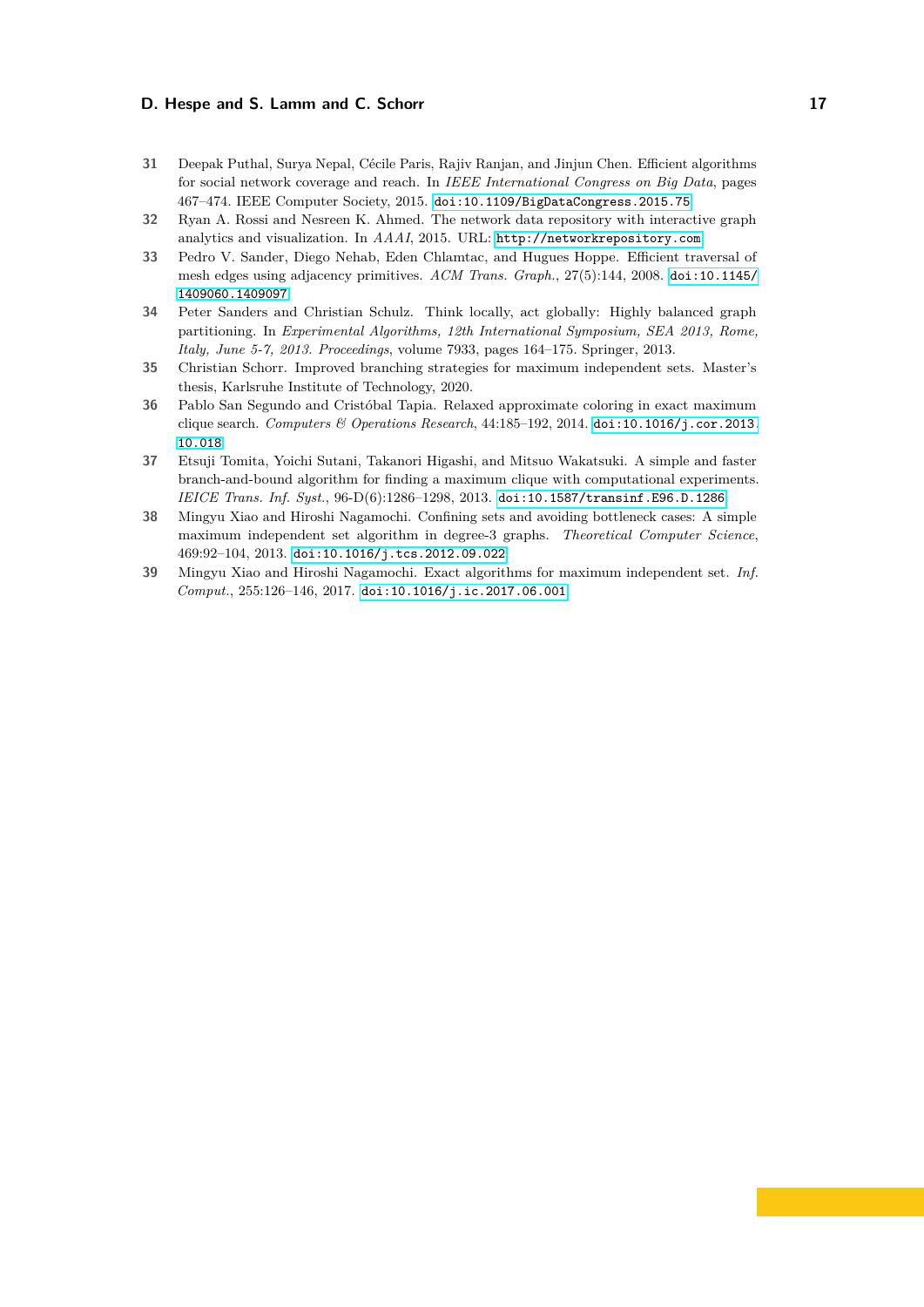### <span id="page-17-0"></span>**A Detailed Experimental Results**

We now present detailed results of our experimental evaluation. Detailed tables show running times *t* (in seconds) and speedup *s*. Speedups are computed by dividing the running time of maximum degree branching by the running time of the respective technique. Timeouts are assigned a running time of ten hours. Note, that this is the same as our time limit. We also present the aggregated speedup *s*total computed by dividing the running time of both algorithms over all instances (omitting instances were both algorithms do not finish within our time limit). A value is highlighted in bold if it is the best one within a row.

**Table 4** Detailed results for our decomposition-based strategies on the PACE instances.

|                 | Graph max. deg. | articulation    | edge cuts          | nested dis.        |
|-----------------|-----------------|-----------------|--------------------|--------------------|
| PACE            | t               | t(s)            | t(s)               | t(s)               |
| $\overline{05}$ | 1.97            | 2.00(0.98)      | 2.00(0.99)         | 2.44(0.81)         |
| 06              | $_{0.85}$       | 0.87(0.98)      | 0.87(0.98)         | 1.33(0.64)         |
| 10              | 2.24            | 2.27(0.99)      | 2.26(0.99)         | 2.66(0.84)         |
| 16              | 25,836.77       | 26,175.23(0.99) | 25,763.30 (1.00)   | 25,865.40 (1.00)   |
| 19              | 3.17            | 3.22(0.98)      | 3.18(0.99)         | 3.63(0.87)         |
| 31              | 74.37           | 76.03 (0.98)    | 75.45 (0.99)       | 74.82(0.99)        |
| 33              | 1.01            | 1.03(0.98)      | 1.02(0.99)         | 40.09(0.03)        |
| 35              | 7.64            | 7.84(0.97)      | 7.77(0.98)         | 8.13(0.94)         |
| 36              | 1.84            | 1.87(0.98)      | 1.85(0.99)         | 3.93(0.47)         |
| 37              | 10.27           | 10.48(0.98)     | 10.47(0.98)        | 10.75(0.96)        |
| 38              | 12.33           | 11.24(1.10)     | 3.25(3.79)         | 15.35(0.80)        |
| 39              |                 | 96.82(0.97)     | 95.96(0.98)        | 95.21 (0.99)       |
|                 | 93.79           |                 |                    |                    |
| 40              | 4.690.64        | 4.794.37(0.98)  | 4.758.15<br>(0.99) | 4,712.57<br>(1.00) |
| 41              | 48.56           | 49.84 (0.97)    | 49.39 (0.98)       | 49.35(0.98)        |
| 42              | 37.32           | 38.11 (0.98)    | 37.91 (0.98)       | 37.87 (0.99)       |
| 43              | 175.11          | 178.81 (0.98)   | 177.26 (0.99)      | 175.24(1.00)       |
| 44              | 92.90           | 95.13(0.98)     | 94.28(0.99)        | 93.40(0.99)        |
| 45              | 25.41           | 26.01(0.98)     | 25.73(0.99)        | 25.90(0.98)        |
| 46              | 109.55          | 111.95(0.98)    | 111.00(0.99)       | 110.22(0.99)       |
| 47              | 58.47           | 59.70 (0.98)    | 59.38 (0.98)       | 59.22 (0.99)       |
| 48              | 25.28           | 25.80(0.98)     | 25.60(0.99)        | 25.80(0.98)        |
| 49              | 17.80           | 18.19(0.98)     | 18.10(0.98)        | 18.30(0.97)        |
| 50              | 48.87           | 50.01(0.98)     | 49.56(0.99)        | 49.40 (0.99)       |
| 51              | 56.70           | 58.00 (0.98)    | 57.63(0.98)        | 57.52(0.99)        |
| 52              | 22.16           | 22.68(0.98)     | 22.53(0.98)        | 22.69(0.98)        |
| 53              | 59.88           | 61.42(0.97)     | 60.77(0.99)        | 60.42<br>(0.99)    |
| 54              | 32.08           | 32.89(0.98)     | 32.73 (0.98)       | 32.67 (0.98)       |
| 55              | 6.83            | 6.97(0.98)      | 6.92(0.99)         | 7.32(0.93)         |
| 56              | 97.00           | 99.09 (0.98)    | 98.31 (0.99)       | 97.80 (0.99)       |
| 57              | 66.01           | 67.76 (0.97)    | 67.18(0.98)        | 66.83(0.99)        |
| 58              | 48.12           | 48.83 (0.99)    | 48.72 (0.99)       | 48.63(0.99)        |
| 59              | 13.30           | 13.60(0.98)     | 13.54(0.98)        | 13.80(0.96)        |
| 60              | 79.56           | 81.58 (0.98)    | 80.94 (0.98)       | 80.23 (0.99)       |
| 61              | 21.91           | 22.31(0.98)     | 22.26(0.98)        | 22.36(0.98)        |
| 62              | 66.22           | 68.48 (0.97)    | 67.40 (0.98)       | 66.80(0.99)        |
| 63              | 69.06           | 70.55(0.98)     | 69.91(0.99)        | 69.35(1.00)        |
| 64              | 29.58           | 30.07(0.98)     | 29.99(0.99)        | 30.09(0.98)        |
| 65              | 36.84           | 37.53 (0.98)    | 37.28(0.99)        | 37.29 (0.99)       |
| 66              | 8.06            | 8.28(0.97)      | 8.23<br>(0.98)     | 8.63<br>(0.93)     |
| 67              | 122.74          | 124.79 (0.98)   | 124.25 (0.99)      | 123.38(0.99)       |
| 68              | 8.79            | 8.92 (0.99)     | 8.86(0.99)         | 9.24(0.95)         |
| 69              | 43.11           | 44.13(0.98)     | 43.85(0.98)        | 43.63(0.99)        |
| 70              | 11.79           | 12.00(0.98)     | 11.97(0.99)        | 12.25(0.96)        |
| 71              | 36.20           | 36.83(0.98)     | 36.66 (0.99)       | 36.64 (0.99)       |
| 72              | 46.44           | 47.47 (0.98)    | 46.91(0.99)        | 46.86(0.99)        |
| 73              | 43.02           | 44.07 (0.98)    | 43.77 (0.98)       | 43.65(0.99)        |
| 74              | 7.06            | 7.24 (0.97)     | 7.14(0.99)         | 7.49(0.94)         |
| 77              | 13.30           | 13.65(0.97)     | 13.51(0.98)        | 13.79(0.96)        |
|                 | 1.00            | 0.99            | $1.00\,$           | $1.00\,$           |
| $s_{\rm total}$ |                 |                 |                    |                    |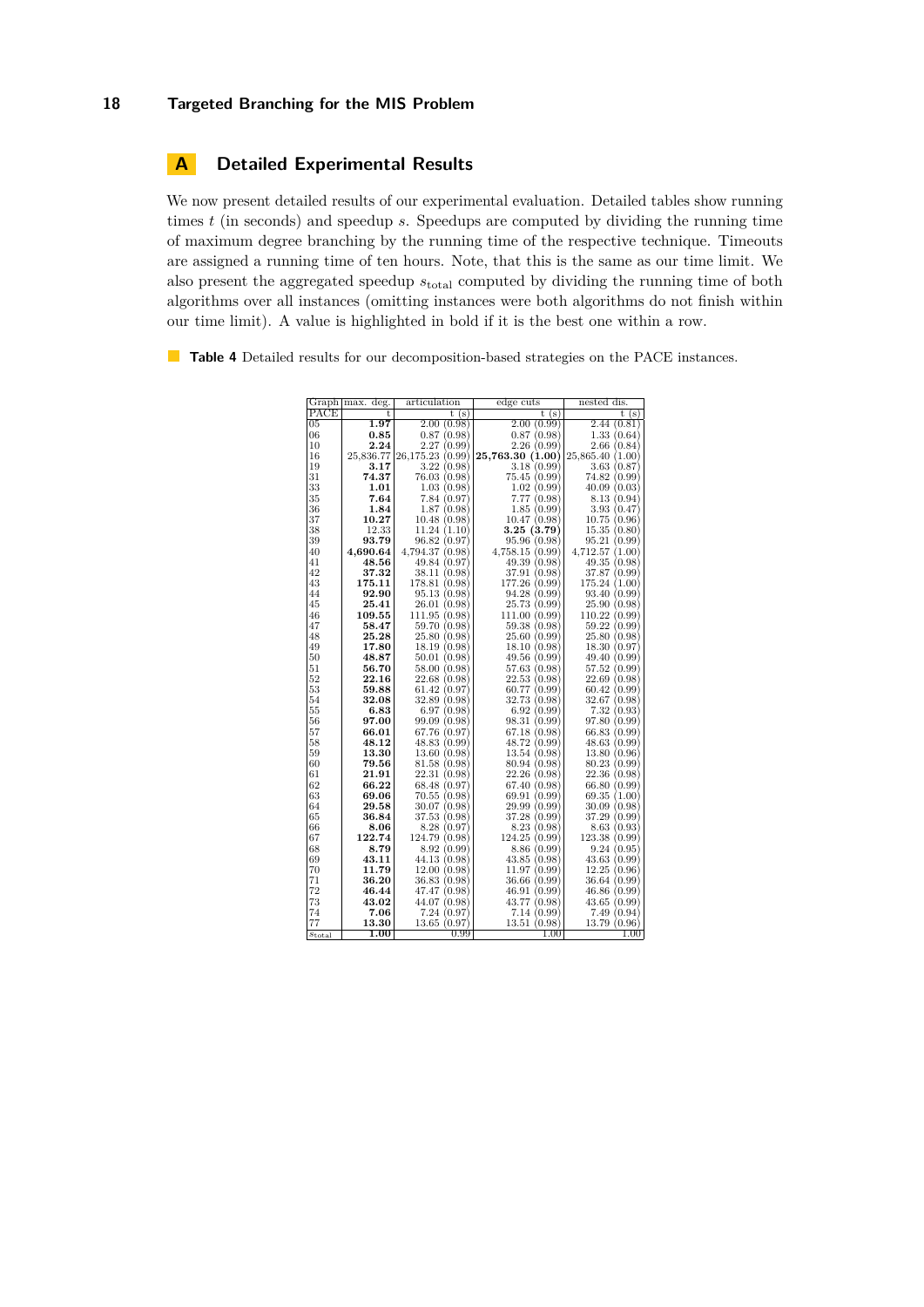## **D. Hespe and S. Lamm and C. Schorr 19 19**

| Graph                               | max. deg. | articulation        | edge cuts           | nested dis.         |
|-------------------------------------|-----------|---------------------|---------------------|---------------------|
| <b>DIMACS</b>                       | t.        | t(s)                | t(s)                | t(s)                |
| C125.9                              | 0.98      | 1.01(0.97)          | (0.98)<br>1.00      | (0.69)<br>1.43      |
| MANN a27                            | 0.48      | 0.49<br>(0.98)      | 0.49<br>(0.98)      | 0.98<br>(0.49)      |
| MANN a45                            | 73.80     | 75.24<br>(0.98)     | 74.93<br>(0.98)     | 74.70 (0.99)        |
| $b$ rock $200$<br>-1                | 137.34    | (0.98)<br>140.20    | 137.56<br>(1.00)    | 140.01<br>(0.98)    |
| brock200<br>$\overline{2}$          | 4.59      | 4.69<br>(0.98)      | 4.70(0.98)          | 10.07<br>(0.46)     |
| brock200<br>3                       | 22.06     | 22.33<br>(0.99)     | 21.92(1.01)         | 26.39<br>(0.84)     |
| brock200 <sub>4</sub>               | 28.34     | 28.72<br>(0.99)     | 28.35(1.00)         | 32.48<br>(0.87)     |
| gen200 p0.9<br>44                   | 152.61    | 156.30<br>(0.98)    | 154.50<br>(0.99)    | 153.49<br>(0.99)    |
| gen200 p0.9 55                      | 131.24    | 134.64<br>(0.97)    | 133.04<br>(0.99)    | 132.58<br>(0.99)    |
| hamming8-4                          | 19.29     | 19.65<br>(0.98)     | 19.49<br>(0.99)     | 25.38<br>(0.76)     |
| $ioh nson 16-2-4$                   | 39.87     | 41.17<br>(0.97)     | 40.21<br>(0.99)     | 40.33<br>(0.99)     |
| keller4                             | 2.62      | 2.68<br>(0.98)      | $2.65\,$<br>(0.99)  | 4.37<br>(0.60)      |
| p hat1000-1                         | 860.24    | 868.71<br>(0.99)    | 870.04<br>(0.99)    | 906.24<br>(0.95)    |
| $hat1000-2$<br>$\mathbf{p}$         | 33,035.45 | 33,656.50<br>(0.98) | 33,508.10<br>(0.99) | 33,247.45<br>(0.99) |
| $hat1500-1$<br>p                    | 8,935.77  | 9,015.15<br>(0.99)  | 9,015.74<br>(0.99)  | 8,994.28<br>(0.99)  |
| $hat300-1$<br>p                     | 3.70      | 3.79<br>(0.98)      | 3.82<br>(0.97)      | 23.94<br>(0.15)     |
| $hat300-2$<br>p                     | 5.53      | 5.66<br>(0.98)      | 5.63(0.98)          | 21.76<br>(0.25)     |
| $hat300-3$<br>p                     | 189.58    | 191.06<br>(0.99)    | 188.96(1.00)        | 196.89<br>(0.96)    |
| $hat500-1$<br>р                     | 38.63     | 39.26<br>(0.98)     | 39.41 (0.98)        | 59.29<br>(0.65)     |
| $hat500-2$<br>р                     | 96.36     | 97.82<br>(0.99)     | 97.58<br>(0.99)     | 107.29<br>(0.90)    |
| $hat500-3$<br>р                     | 14,860.70 | 14,895.15<br>(1.00) | 14,979.65<br>(0.99) | 14,909.35<br>(1.00) |
| $hat700-1$<br>p                     | 163.30    | 162.84(1.00)        | 163.17<br>(1.00)    | 177.34<br>(0.92)    |
| p hat 700-2                         | 906.32    | 917.87 (0.99)       | 914.96<br>(0.99)    | (0.99)<br>917.50    |
| san1000                             | 895.34    | 902.64 (0.99)       | 903.38<br>(0.99)    | 920.28<br>(0.97)    |
| $san200$ 0.7<br>-1                  | 10.85     | 11.01(0.98)         | 10.90(1.00)         | 14.45<br>(0.75)     |
| $\overline{2}$<br>$\sin 200$<br>0.7 | 0.33      | 0.34(0.95)          | 0.32(1.01)          | 2.34<br>(0.14)      |
| 0.9<br>1<br>$\sin 200$              | 13.93     | 14.37<br>(0.97)     | 14.08(0.99)         | 14.94(0.93)         |
| $\overline{2}$<br>$\sin 200$<br>0.9 | 34.15     | 34.77<br>(0.98)     | 34.35<br>(0.99)     | 34.90 (0.98)        |
| 3<br>$\sin 200$<br>0.9              | 1.069.00  | 1.094.54<br>(0.98)  | 1,078.09<br>(0.99)  | 1,071.31<br>(1.00)  |
| san400<br>0.5<br>1                  | 9.21      | 9.35<br>(0.98)      | 9.36<br>(0.98)      | 16.76 (0.55)        |
| 1<br>$\sin 400$<br>0.7              | 1,125.52  | 1,139.20<br>(0.99)  | 1.131.38<br>(0.99)  | 1.130.07<br>(1.00)  |
| $\overline{2}$<br>$\sin 400$<br>0.7 | 3.062.38  | 3,053.97(1.00)      | 3,083.59<br>(0.99)  | 3,073.66<br>(1.00)  |
| $0.7-3$<br>$\sin 400$               | 4,411.82  | 4,464.53(0.99)      | 4,447.19<br>(0.99)  | 4,423.16<br>(1.00)  |
| $sanr200$ 0.7                       | 48.35     | 49.51<br>(0.98)     | 48.71<br>(0.99)     | 52.13<br>(0.93)     |
| $sanr200$ 0.9                       | 679.25    | 696.41<br>(0.98)    | 688.51<br>(0.99)    | 680.29<br>(1.00)    |
| $sanr400$ 0.5                       | 373.40    | 374.20<br>(1.00)    | 374.26<br>(1.00)    | 380.08<br>(0.98)    |
| sanr400<br>0.7                      | 29,766.80 | 30,390.80 (0.98)    | (0.98)<br>30,270.10 | 30,001.55<br>(0.99) |
| $s_{\rm total}$                     | $1.00\,$  | 0.99                | 0.99                | 0.99                |

**Table 5** Detailed results for our decomposition-based strategies on the DIMACS instances.

**Table 6** Detailed results for our decomposition-based strategies on sparse networks.

| Graph               | max. deg. | articulation                     | edge cuts                   | nested dis.           |
|---------------------|-----------|----------------------------------|-----------------------------|-----------------------|
| Sparse net.         |           | s                                | $\mathbf{s})$               | [s]                   |
| as-skitter          | 2,058.32  | (0.98)<br>2,100.57               | 0.99<br>2.071.06            | 2,068.46<br>1.00      |
| baidu-relatedpages  | 0.82      | 0.88(0.94)                       | 0.86(0.96)                  | 7.22<br>(0.11         |
| bay                 | 1.68      | 1.87<br>(0.90)                   | (1.28)<br>1.31              | 23.43<br>0.07         |
| col                 | 5.019.93  | 4.737.48 (1.06)                  | 3.872.65 (1.30)             | 5.101.46<br>0.98      |
| fla                 | 25.33     | 23.47 (1.08)                     | 24.58 (1.03)                | 329.42<br>(0.08)      |
| hudong-internallink | 0.99      | 1.55(0.64)                       | 1.46<br>(0.68)              | 1.99<br>(0.50)        |
| lin-2004            | 5.22      | 5.46 (0.96)                      | 5.37<br>(0.97)              | (0.32<br>16.18        |
| libimseti           | 1,497.59  | 1.507.54 (0.99)                  | 1.503.49<br>$1.00\,$        | (0.88)<br>1.704.53    |
| musae-twitch DE     | 20.906.93 | 21.470.00<br>0.97                | 20.987.30<br>$1.00^{\circ}$ | 20.949.83<br>$1.00\,$ |
| musae-twitch FR     | 37.13     | 37.81<br>(0.98)                  | 37.32<br>(1.00)             | 41.55<br>(0.89)       |
| petster-fs-dog      | 6.82      | 10.21<br>(0.67                   | (0.79)<br>8.67              | 12.47<br>(0.55)       |
| soc-LiveJournal1    | 9.87      | 11.50<br>(0.86)                  | 0.89<br>11.06               | 23.91<br>0.41         |
| web-BerkStan        | 134.22    | 360.88 (0.37)                    | 0.97<br>138.84 (            | (0.65)<br>207.92      |
| web-Google          | 0.61      | 0.85(0.71)                       | 0.68<br>(0.89)              | 1.46<br>(0.41)        |
| web-NotreDame       | 12.10     | 9.07(1.33)                       | 12.11<br>1.00               | 48.83 (0.25           |
| web-Stanford        |           | $>36,000$   8.38 ( $>4,294.84$ ) | ( >1.313.18)<br>27.41       | $42.80$ $( > 841.16)$ |
| $s_{\text{total}}$  | 1.00      |                                  | $2.29\,$                    | 2.15                  |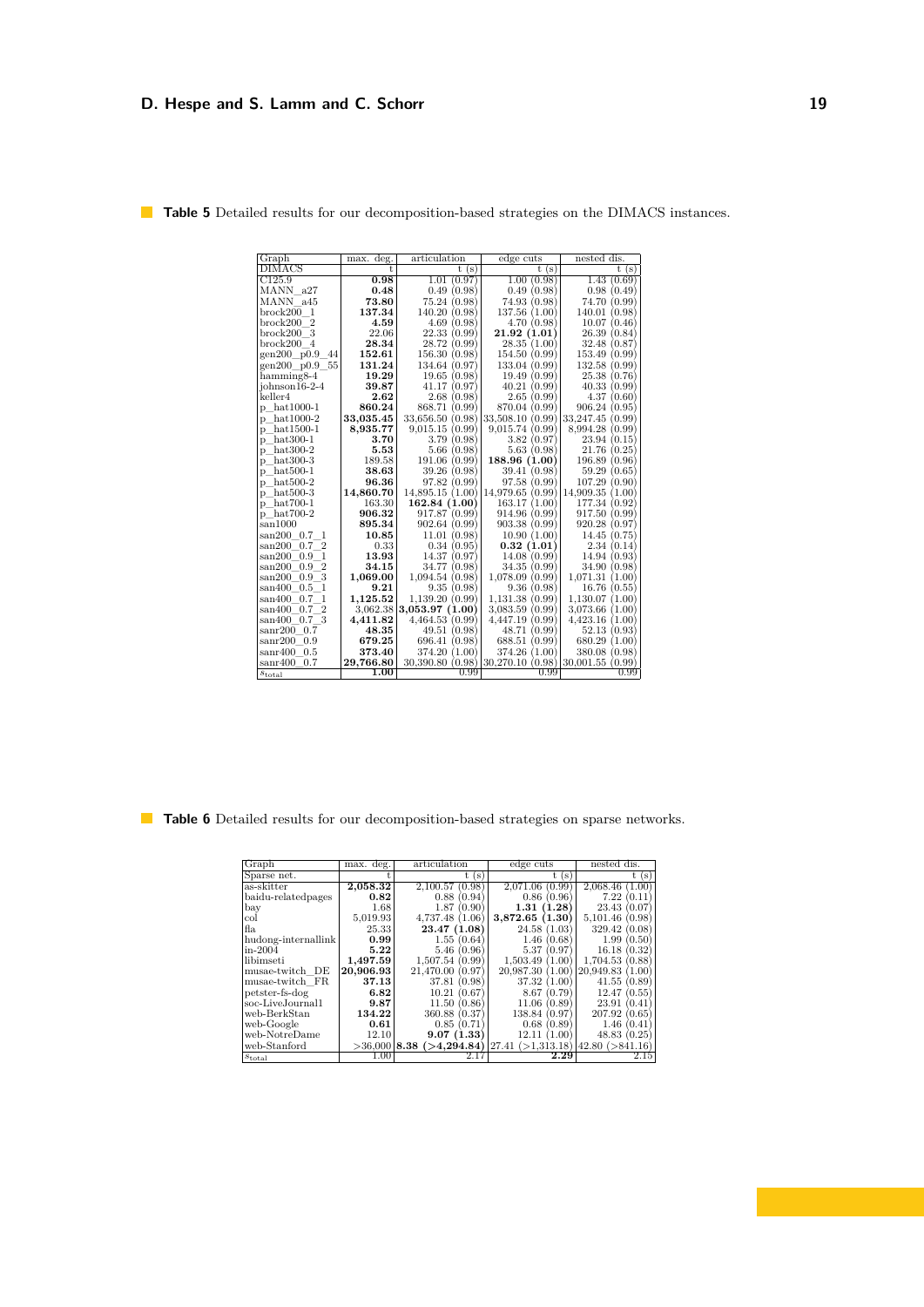|                    | Graph max. deg. | Twin                | Funnel                          | Unconfined          | Packing                     | Combined                      |
|--------------------|-----------------|---------------------|---------------------------------|---------------------|-----------------------------|-------------------------------|
| PACE               | t               | t(s)                | t(s)                            | t(s)                | t(s)                        | t(s)                          |
| $\overline{05}$    | 1.97            | 1.96(1.01)          | 1.99(0.99)                      | 2.04(0.97)          | $\overline{1.66}$<br>(1.19) | 2.11<br>(0.93)                |
| 06                 | 0.85            | 0.85(1.00)          | 0.74(1.15)                      | 0.92(0.92)          | 0.67<br>(1.27)              | 0.81<br>(1.05)                |
| 10                 | 2.24            | 2.23(1.01)          | 2.23(1.00)                      | 2.32(0.97)          | 1.88(1.19)                  | 2.06(1.09)                    |
| 16                 | 25,836.77       | 25,856.57(1.00)     | 22,446.13(1.15) 34,642.13(0.75) |                     | 18,511.88(1.40)             | 22,590.78(1.14)               |
| 19                 | 3.17            | 3.14(1.01)          | 2.90(1.09)                      | 3.25(0.98)          | 2.60(1.22)                  | 3.04(1.04)                    |
| 31                 | 74.37           | 74.31(1.00)         | 58.14(1.28)                     | 73.23(1.02)         | 55.99(1.33)                 | 54.11(1.37)                   |
| 33                 | 1.01            | 1.01(1.00)          | 1.15(0.88)                      | 1.14(0.89)          | 1.02(0.99)                  | 1.29(0.79)                    |
| 35                 | 7.64            | 7.63(1.00)          | 7.37(1.04)                      | 7.90(0.97)          | 6.54(1.17)                  | 7.75(0.99)                    |
| 36                 | 1.84            | 1.86(0.99)          | 11.44(0.16)                     | 162.22(0.01)        | 1.90(0.97)                  | 75.52(0.02)                   |
| 37                 | 10.27           | 10.31(1.00)         | 10.27(1.00)                     | 10.63(0.97)         | 8.21(1.25)                  | 10.90(0.94)                   |
| 38                 | 12.33           | 12.36(1.00)         | 11.08(1.11)                     | 11.40(1.08)         | 11.44(1.08)                 | 10.05(1.23)                   |
| 39                 | 93.79           | 93.99(1.00)         | 32.43(2.89)                     | 127.32(0.74)        | 93.99(1.00)                 | 98.25(0.95)                   |
| 40                 | 4.690.64        | 4.689.28(1.00)      | 4.285.37(1.09)                  | 4,530.07(1.04)      |                             | 4,176.59(1.12) 4,131.79(1.14) |
| 41                 | 48.56           | 48.42(1.00)         | 42.00(1.16)                     | 48.66 $(1.00)$      | 36.87(1.32)                 | 38.74 (1.25)                  |
| 42                 | 37.32           | 37.19(1.00)         | 35.69(1.05)                     | 37.60(0.99)         | 28.55<br>(1.31)             | 36.07(1.03)                   |
| 43                 | 175.11          | 174.63(1.00)        | 158.08(1.11)                    | 172.91(1.01)        | 130.75(1.34)                | 154.96(1.13)                  |
| 44                 | 92.90           | 92.97(1.00)         | 82.64(1.12)                     | 94.37(0.98)         | 69.68<br>(1.33)             | 90.20(1.03)                   |
| 45                 | 25.41           | 25.37(1.00)         | 25.29(1.01)                     | 26.20(0.97)         | 19.83<br>(1.28)             | 26.38(0.96)                   |
| 46                 | 109.55          | 109.47(1.00)        | 92.61(1.18)                     | 108.01(1.01)        | 79.76 (1.37)                | 82.72(1.32)                   |
| 47                 | 58.47           | 58.18(1.00)         | 53.01(1.10)                     | 59.16(0.99)         | 42.32<br>(1.38)             | 52.28(1.12)                   |
| 48                 | 25.28           | 25.21(1.00)         | 22.65(1.12)                     | 25.72(0.98)         | 18.56<br>(1.36)             | 22.93(1.10)                   |
| 49                 | 17.80           | 17.76(1.00)         | 16.43(1.08)                     | 19.02(0.94)         | 12.97<br>(1.37)             | 16.18(1.10)                   |
| 50                 | 48.87           | 48.90 $(1.00)$      | 46.07(1.06)                     | 49.75(0.98)         | 37.70<br>(1.30)             | 47.09(1.04)                   |
| 51                 | 56.70           | 56.58(1.00)         | 51.45(1.10)                     | 57.63(0.98)         | 43.45<br>(1.31)             | 50.32(1.13)                   |
| 52                 | 22.16           | 22.12(1.00)         | 20.56(1.08)                     | 22.99(0.96)         | 15.78<br>(1.40)             | 20.82(1.06)                   |
| 53                 | 59.88           | 59.88(1.00)         | 54.78 (1.09)                    | 60.43(0.99)         | 46.87<br>(1.28)             | 55.74(1.07)                   |
| 54                 | 32.08           | 32.02(1.00)         | 29.29(1.10)                     | 32.89 (0.98)        | 26.55<br>(1.21)             | 27.76 (1.16)                  |
| 55                 | 6.83            | 6.80(1.00)          | 6.50(1.05)                      | 6.99(0.98)          | 5.23<br>(1.31)              | 6.35(1.08)                    |
| 56                 | 97.00           | 96.45(1.01)         | 88.78 (1.09)                    | 98.09(0.99)         | (1.38)<br>70.18             | 81.46(1.19)                   |
| 57                 | 66.01           | 65.97(1.00)         | 57.60(1.15)                     | 65.90(1.00)         | 49.95<br>(1.32)             | 52.45(1.26)                   |
| 58                 | 48.12           | 47.74(1.01)         | 45.82(1.05)                     | 48.56(0.99)         | 35.94(1.34)                 | 46.62(1.03)                   |
| 59                 | 13.30           | 13.30(1.00)         | 12.73(1.04)                     | 13.72(0.97)         | 10.61(1.25)                 | 12.30(1.08)                   |
| 60                 | 79.56           | 79.36(1.00)         | 71.73(1.11)                     | 80.70 (0.99)        | 59.65(1.33)                 | 71.85(1.11)                   |
| 61                 | 21.91           | 21.91(1.00)         | 20.47(1.07)                     | 22.28(0.98)         | 17.50(1.25)                 | 21.06(1.04)                   |
| 62                 | 66.22           | 66.18(1.00)         | 59.16(1.12)                     | 67.83(0.98)         | 49.87<br>(1.33)             | 59.64(1.11)                   |
| 63                 | 69.06           | 68.81(1.00)         | 61.23(1.13)                     | 70.81(0.98)         | 53.40<br>(1.29)             | 58.65 $(1.18)$                |
| 64                 | 29.58           | 29.38(1.01)         | 26.96(1.10)                     | 29.46(1.00)         | 22.35<br>(1.32)             | 26.78(1.10)                   |
| 65                 | 36.84           | 36.72(1.00)         | 33.42(1.10)                     | 37.93(0.97)         | 28.23<br>(1.30)             | 31.17(1.18)                   |
| 66                 | 8.06            | 8.06(1.00)          | 7.47(1.08)                      | 8.21(0.98)          | 6.21<br>(1.30)              | 7.97(1.01)                    |
| 67                 | 122.74          | 122.34(1.00)        | 113.33(1.08)                    | 123.58(0.99)        | 95.55<br>(1.28)             | 112.43(1.09)                  |
| 68                 | 8.79            | 8.75(1.00)          | 8.92(0.99)                      | 8.94(0.98)          | (1.31)<br>6.69              | 8.57(1.03)                    |
| 69                 | 43.11           | 43.11(1.00)         | 38.46(1.12)                     | 44.18(0.98)         | 33.88 (1.27)                | 39.86(1.08)                   |
| 70                 | 11.79           | 11.73(1.00)         | 10.09(1.17)                     | 12.22(0.96)         | 9.71<br>(1.21)              | 9.76(1.21)                    |
| 71                 | 36.20           | 35.91(1.01)         | 32.22(1.12)                     | 35.37(1.02)         | 27.23<br>(1.33)             | 33.39(1.08)                   |
| 72                 | 46.44           | 46.18(1.01)         | 41.66(1.11)                     | 46.68(0.99)         | 36.28(1.28)                 | 41.86(1.11)                   |
| 73                 | 43.02           | 43.00(1.00)         | 40.38(1.07)                     | 43.77 (0.98)        | 31.91 (1.35)                | 43.51(0.99)                   |
| 74                 | 7.06            | 7.06(1.00)          | 6.67(1.06)                      | 7.86(0.90)          | 5.48(1.29)                  | 6.96(1.01)                    |
| 77                 | 13.30<br>1.00   | 13.25(1.00)<br>1.00 | 12.74(1.04)<br>1.14             | 13.80(0.96)<br>0.79 | 10.61(1.25)<br>1.34         | 12.31(1.08)<br>1.14           |
| $s_{\text{total}}$ |                 |                     |                                 |                     |                             |                               |

**Table 7** Detailed results for our reduction-based strategies on the PACE instances.